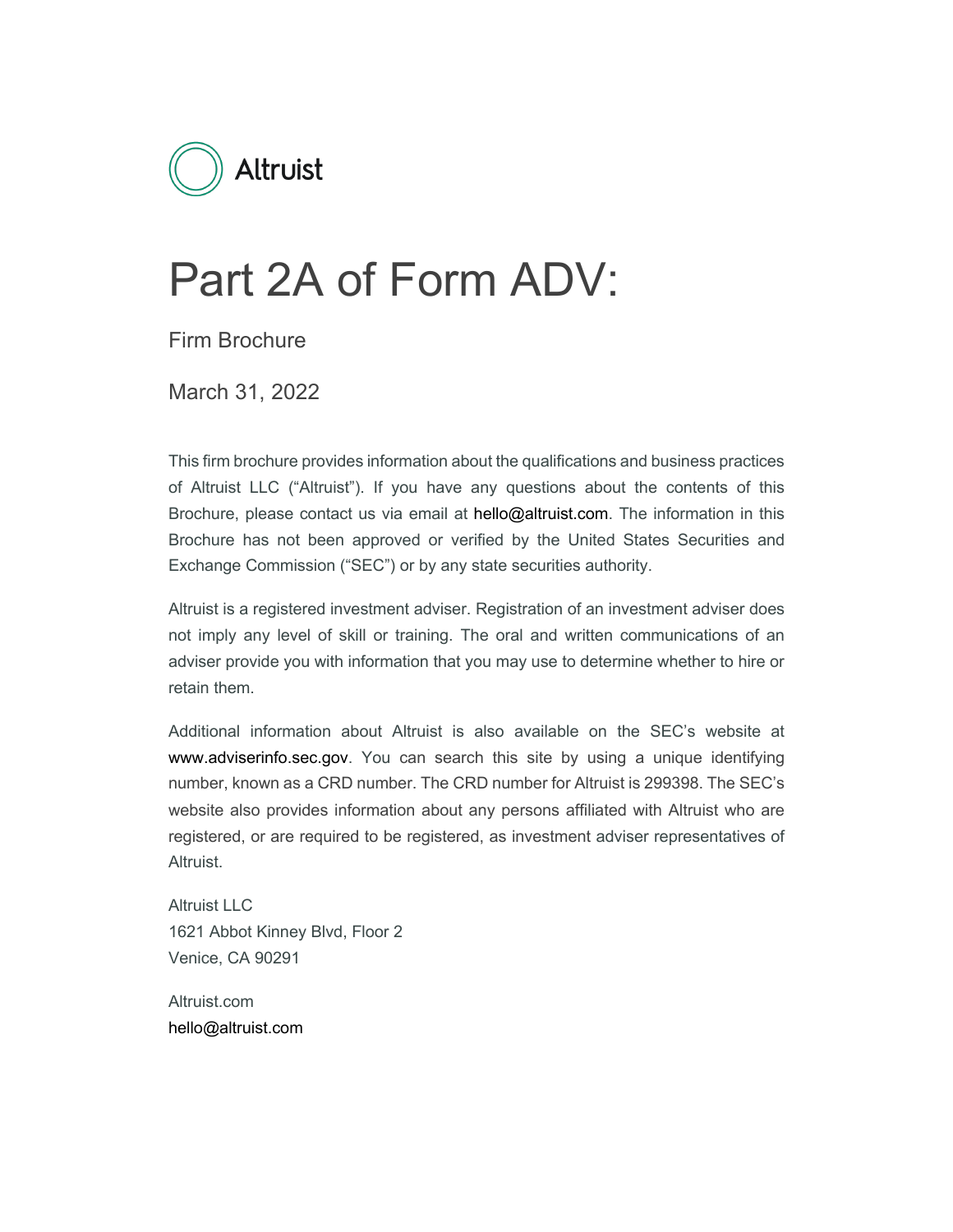

#### **Item 2 – Material Changes**

This document is the Part 2A Firm Brochure (the "Brochure") for Altruist. Pursuant to the United States Securities and Exchange Commission's (the "SEC") requirements and rules, Altruist clients will receive a summary of any material changes to this brochure within one hundred twenty days of the close of Altruist's fiscal year.

Material changes in this amendment include: removing references to a wrap fee program and better describing Altruist's services as model portfolio services and model licensing services; clarifying the relationships between the Third-Party Advisor, Altruist, and the TPA User; and clarifying the responsibilities of the Third-Party Advisor and Altruist with respect to account management, investment discretion, and maintaining the client relationship with TPA Users.

The Brochure may be requested at any time, without charge, by contacting Altruist at hello@altruist.com or by checking our website at www.Altruist.com.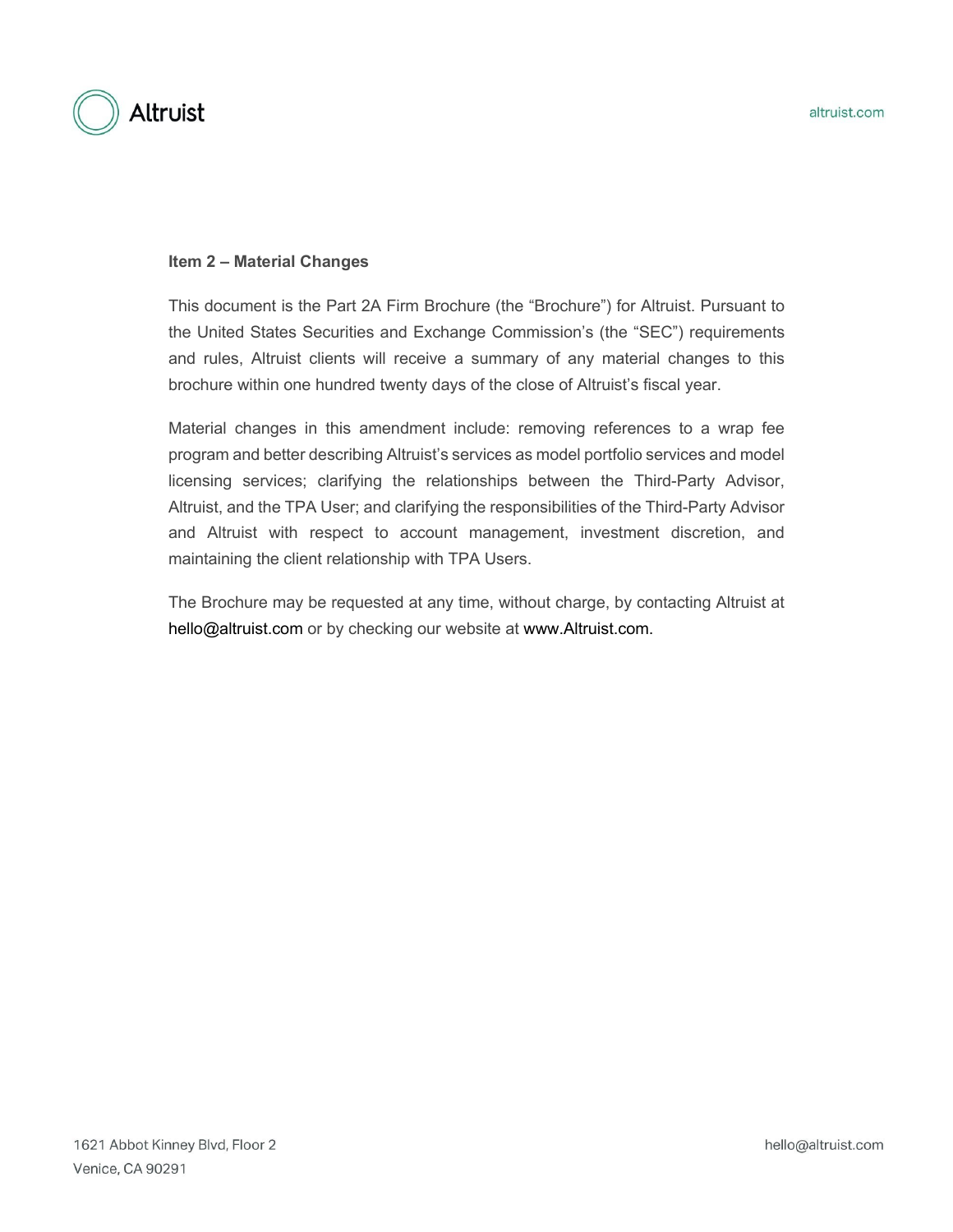

# **Table of Contents**

| <b>Item 2 - Material Changes</b>                                                  | 2              |
|-----------------------------------------------------------------------------------|----------------|
| Item 3 - Table of Contents                                                        | 3              |
| Item 4 - Services, Fees and Compensation                                          | 4              |
| <b>Allocation TPA Program</b><br>Error! Bookmark not defined.                     |                |
| <b>Fees and Compensation</b>                                                      | $\overline{7}$ |
| Other Account Fees                                                                | 10             |
| Item 5 - Account Requirements and Types of Clients                                | 11             |
| Item 6 - Portfolio Manager Selection and Evaluation                               | 11             |
| <b>Portfolio Managers and Advisory Business</b>                                   | 11             |
| Performance-Based Fees and Side-by-Side Management                                | 16             |
| Methods of Analysis, Investment Strategies and Risk of Loss                       | 16             |
| <b>Investment Strategies</b>                                                      | 17             |
| Risk of Loss                                                                      | 17             |
| <b>Voting Client Securities</b>                                                   | 28             |
| Item 7 - Client Information Provided to Portfolio Provider                        | 28             |
| Item 8 - Client Contact with Portfolio Provider                                   | 29             |
| <b>Item 9 - Additional Information</b>                                            | 29             |
| Disciplinary Information                                                          | 29             |
| Other Financial Industry Activities and Affiliations                              | 29             |
| Code of Ethics, Participation or Interest in Client Accounts and Personal Trading | 31             |
| Review of Accounts                                                                | 33             |
| Client Referrals and Other Compensation                                           | 33             |
| <b>Financial Information</b>                                                      | 35             |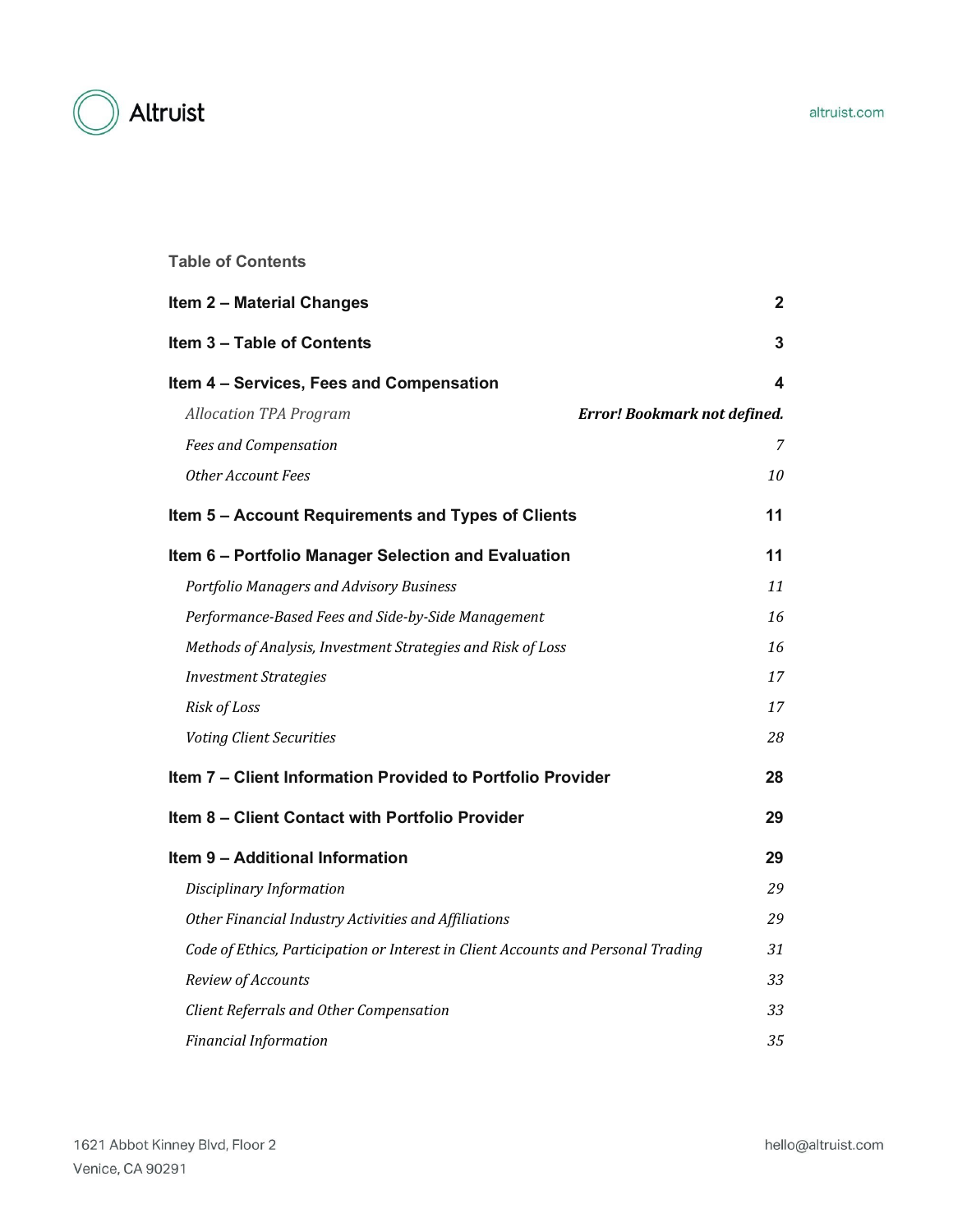

#### **Item 4 – Services, Fees and Compensation**

Altruist was founded on October 8, 2018. Additional information about Altruist is available on the SEC's website at www.adviserinfo.sec.gov. You can search this site by using a unique identifying number, known as a CRD number. The CRD number for Altruist is 299398. The SEC's website also provides information about any persons affiliated with Altruist who are registered as investment adviser representatives of Altruist in any state.

Altruist is a registered investment adviser which offers a model investment portfolio marketplace ("Model Marketplace") through an automated platform on its website. Altruist's parent company, Altruist Corp, also offers certain accounting software to assist independent third party SEC- and state-registered investment advisers ("Third-Party Advisors"), and Altruist's affiliated introducing broker-dealer, Altruist Financial LLC, offers a brokerage platform to Third-Party Advisors to open and manage client investment accounts. Neither Altruist nor any of its affiliates offers tax, accounting or legal advice.

Altruist is a wholly owned subsidiary of Altruist Corp, a privately owned Delaware Corporation headquartered in Venice, California.

#### **Allocation TPA Program**

Altruist provides web-based non-discretionary advisory services through its Model Marketplace and charges fees based on the value of assets under management. Altruist calls this program the Altruist Asset Allocation Third-Party Advisor program (the "Allocation TPA Program"). The Allocation TPA Program is provided via Altruist and its affiliates' proprietary platform located at www.altruist.com (the "Website"). The services included in the Allocation TPA Program are subadvising of Altruist generated model portfolios and licensing of third-party-provided model portfolios ("Third-Party Portfolios") for use by Third-Party Advisors in advising their respective clients (the "TPA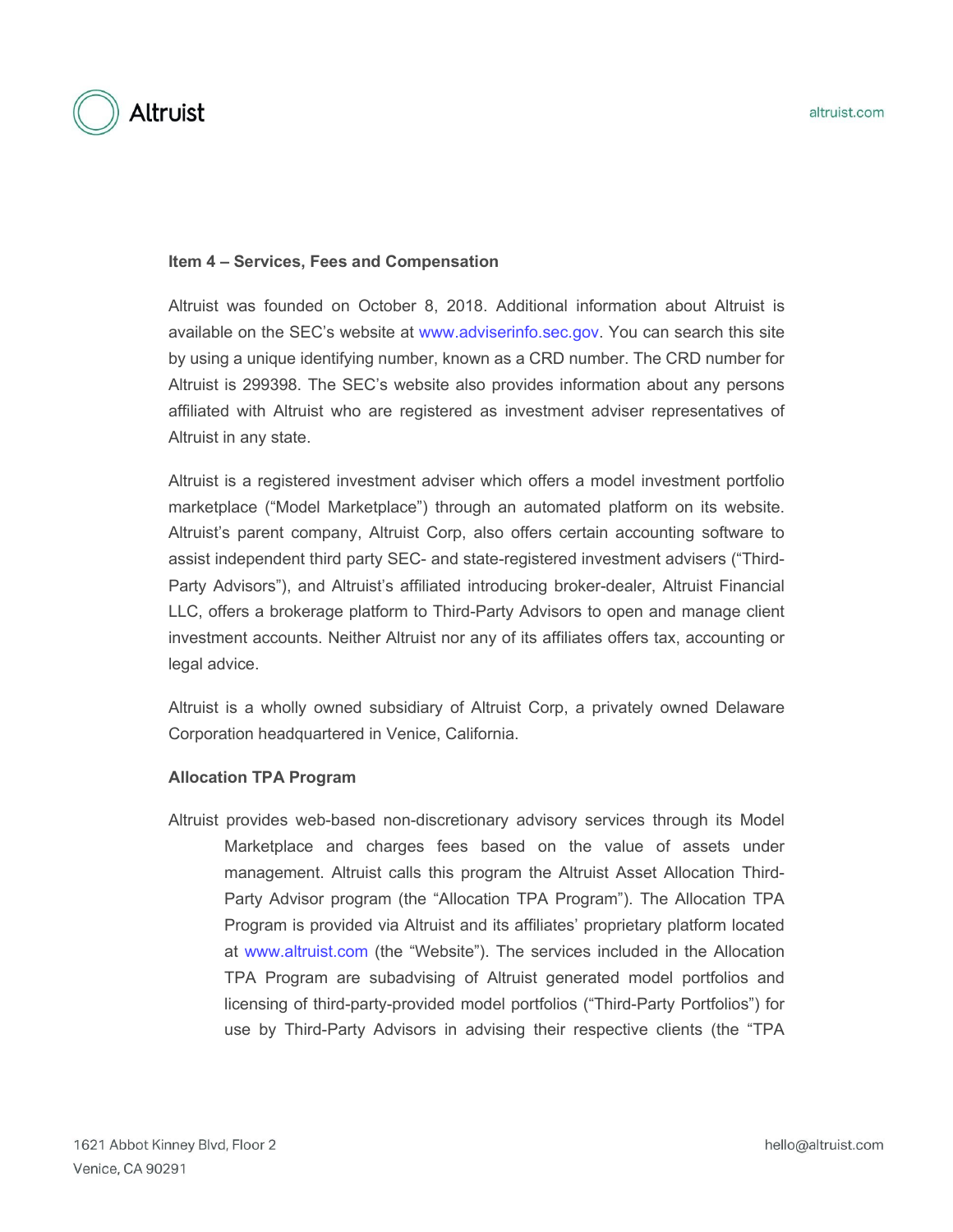

Users"). The services are delivered solely through the Website. Altruist does not provide its services in person or over the phone or in any manner other than through the Website. Altruist encourages visiting the Website for additional information.

Altruist's services are designed to assist Third-Party Advisors. Such Third-Party Advisors, in turn, act as investment advisers to TPA Users investing through the Allocation TPA Program.

The TPA Program is a proprietary automated investment management platform for use by Third-Party Advisors to advise their respective TPA Users through customized portfolios of exchange traded funds ("ETFs"), publicly-traded equities, fixed income securities, mutual funds, and closed-end funds ("CEFs") (collectively, "Investments"). In connection with the Allocation TPA Program, Altruist's affiliates provide Third-Party Advisors with portfolio accounting and trading services and account management software.

Altruist acts as the limited agent of each Third-Party Advisor for the purposes of implementing the Third-Party Advisor's investment advice and directions, including by:

- 1. Reflecting the Third-Party Advisor's configuration of TPA User model portfolios and accounts participating in the Allocation TPA Program on the Website;
- 2. Operating the Allocation TPA Program to (a) implement the Third-Party Advisor's directions with regard to portfolio selections, allocations, modifications and replacements for the TPA Users' accounts, and (b) perform the automatic rebalancing for the TPA Users' accounts in accordance with the Third-Party Advisors' directions; and
- 3. Initiating the trade order management process via Altruist Financial LLC, which executes, clears and settles transactions through its clearing firm, Apex Clearing Corporation ("Apex").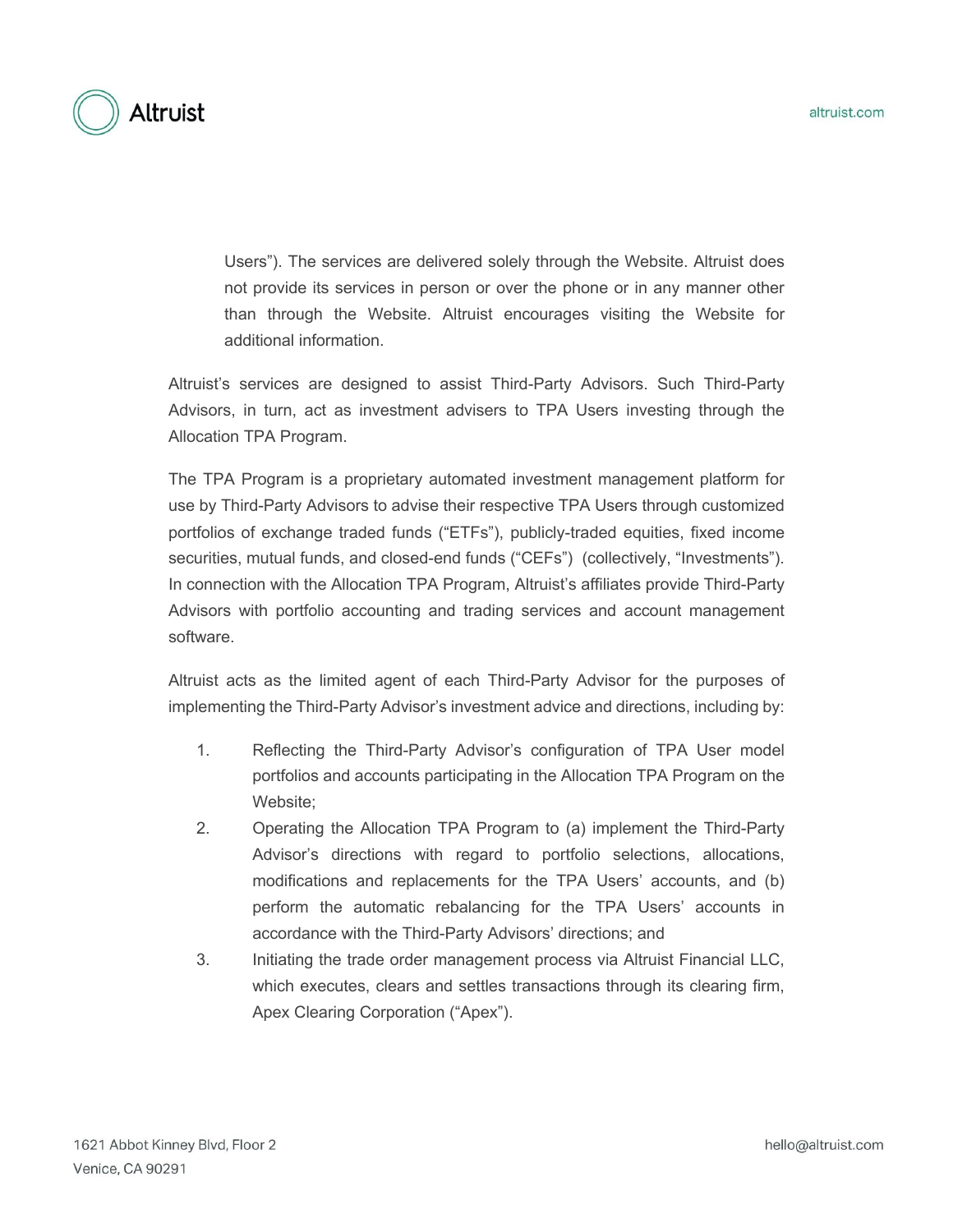

Third-Party Advisors and TPA Users are urged to compare any account activity or other information made available on the Website to account statements and confirmations provided by Apex (which serves as the independent custodian of all TPA User accounts on the Allocation TPA Program).

The Investments in each TPA User's account are held in a separate account in the name of the TPA User with Apex, after being introduced by Altruist Financial LLC. All accounts managed by a Third-Party Advisor through the Website are required to use Apex as the independent custodian.

The ETFs, publicly-traded equities, and mutual funds purchased or sold on behalf of a TPA User and/or held in TPA Users' accounts can be either whole shares or fractional shares, depending upon the amounts a TPA User invests in the particular security. The Website enables dollar-based investing, whereby a Third-Party Advisor can buy a fixed dollar amount rather than whole shares for its TPA Users. Altruist Financial LLC, acting as agent of TPA Users in the transactions, aggregates all dollar-based purchases and places whole share orders for executions. Thereafter, Altruist Financial LLC allocates the fractional shares to the individual accounts of participating TPA Users. Fractional shares, however, are typically not transferable outside of a TPA User's brokerage account because the financial system in the United States currently is structured only to accommodate transfers of full shares. As a result, fractional shares are typically not marketable or transferrable to another brokerage account.

In the event of a liquidation or transfer of the assets in a TPA User's brokerage account to another account, Altruist Financial LLC will convert such fractional shares to cash.

Third-Party Advisors, who act as investment advisers and agents for their TPA Users, enter into Altruist's Model Marketplace Agreement, which further details the services provided through the Allocation TPA Program, the fees charged for such services, and other terms and conditions of the Allocation TPA Program. Altruist does not provide overall financial planning services to any TPA User, nor does it provide tax advice.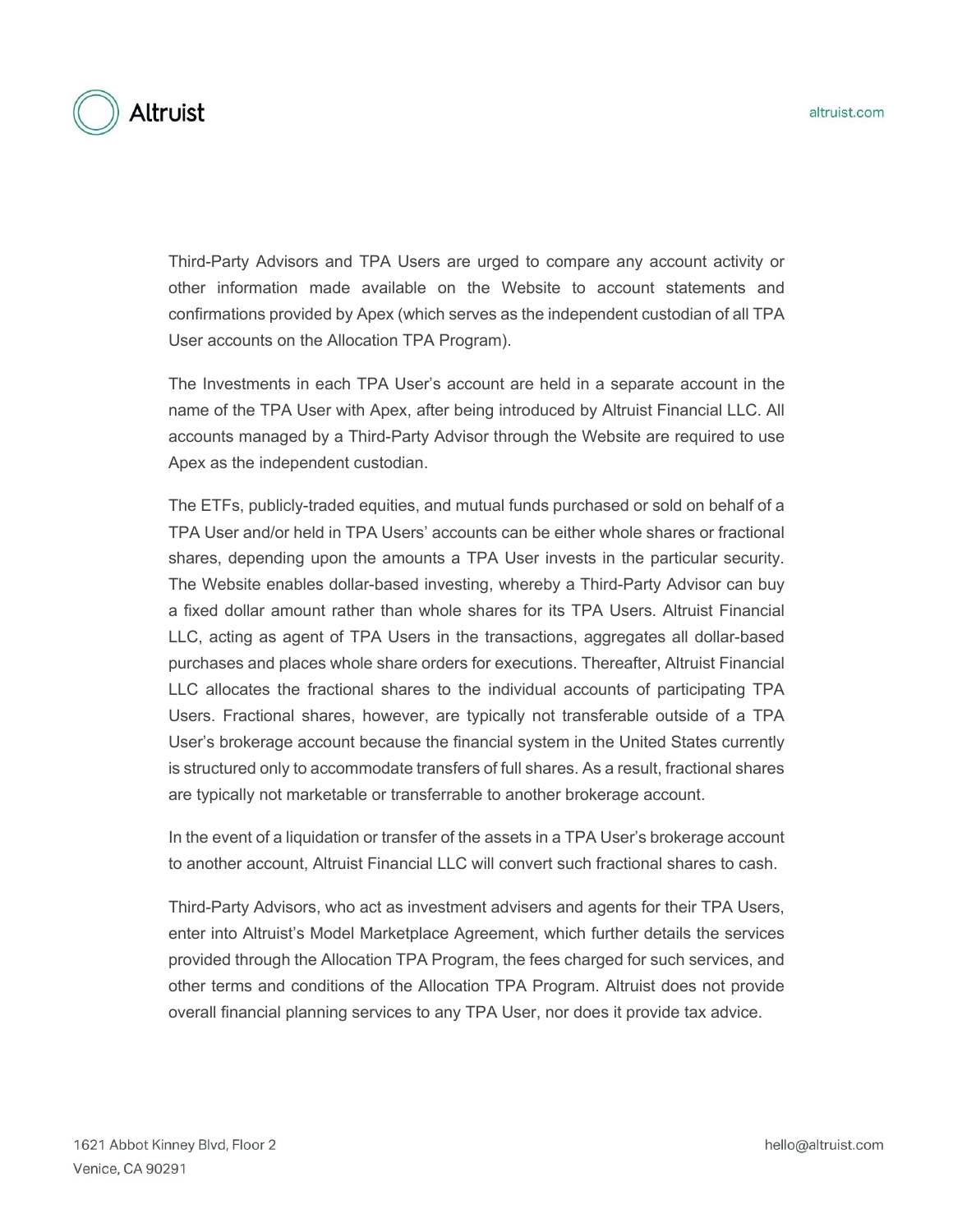| Party                       | Investment<br><b>Adviser to</b><br><b>TPA User</b> | Primary<br>Contact<br>for TPA<br>User | Investment<br><b>Discretion</b> | Responsible<br><u>for</u><br><b>Suitability</b><br>$\circ$ f<br><b>Investments</b> | <b>Provides/Generates</b><br><b>Model Portfolios</b> | <b>Model</b><br><b>Marketplace Fees</b><br>Charged by<br><b>Altruist for Model</b><br><b>Portfolios</b><br>Provided by this<br>Party |
|-----------------------------|----------------------------------------------------|---------------------------------------|---------------------------------|------------------------------------------------------------------------------------|------------------------------------------------------|--------------------------------------------------------------------------------------------------------------------------------------|
| Altruist                    | <b>No</b>                                          | <b>No</b>                             | <b>No</b>                       | <b>No</b>                                                                          | Altruist generated                                   | Model Portfolio<br>Fee                                                                                                               |
| Third-<br>Party<br>Advisor  | Yes                                                | Yes                                   | Yes                             | Yes                                                                                | <b>TPA Models: TPA</b><br>Portfolios                 | None                                                                                                                                 |
| <b>TPA User</b>             | N/A                                                | N/A                                   | N/A                             | Partially*                                                                         | N/A                                                  | N/A                                                                                                                                  |
| Third-<br>party<br>provider | <b>No</b>                                          | <b>No</b>                             | <b>No</b>                       | <b>No</b>                                                                          | Third-Party Portfolios                               | Model Licensing<br>Fee                                                                                                               |

\*TPA Users are to reconfirm annually or update as needed with their Third-Party Advisor their current profile information, financial circumstances, and investment objectives.

#### **Fees and Compensation**

Altruist will instruct Apex, as the independent custodian for the Allocation TPA Program, to deduct and pay to Altruist fees charged by Altruist or the Allocation TPA Program ("Model Marketplace Fees") from Third-Party Advisors' firm brokerage accounts or TPA Users' brokerage accounts, according to the instructions of the Third-Party Advisors and as authorized by the TPA Users. Separately, the Third-Party Advisors will instruct Apex to deduct their advisory fees from the TPA Users, according to the authorization of the TPA Users. Altruist's Model Marketplace Fees are generally based on a percentage of the market value of the assets in an account that are enrolled in the Allocation TPA Program, with Altruist's fees generally ranging from 0.00% to 1.00%.

Altruist's fees are charged on a pro-rata annualized basis monthly in arrears based on the value of assets in TPA User accounts which are enrolled in the Allocation TPA Program at any point during the previous month. The TPA User should consult with their respective Third-Party Advisor on the specifics of the Third-Party Advisor's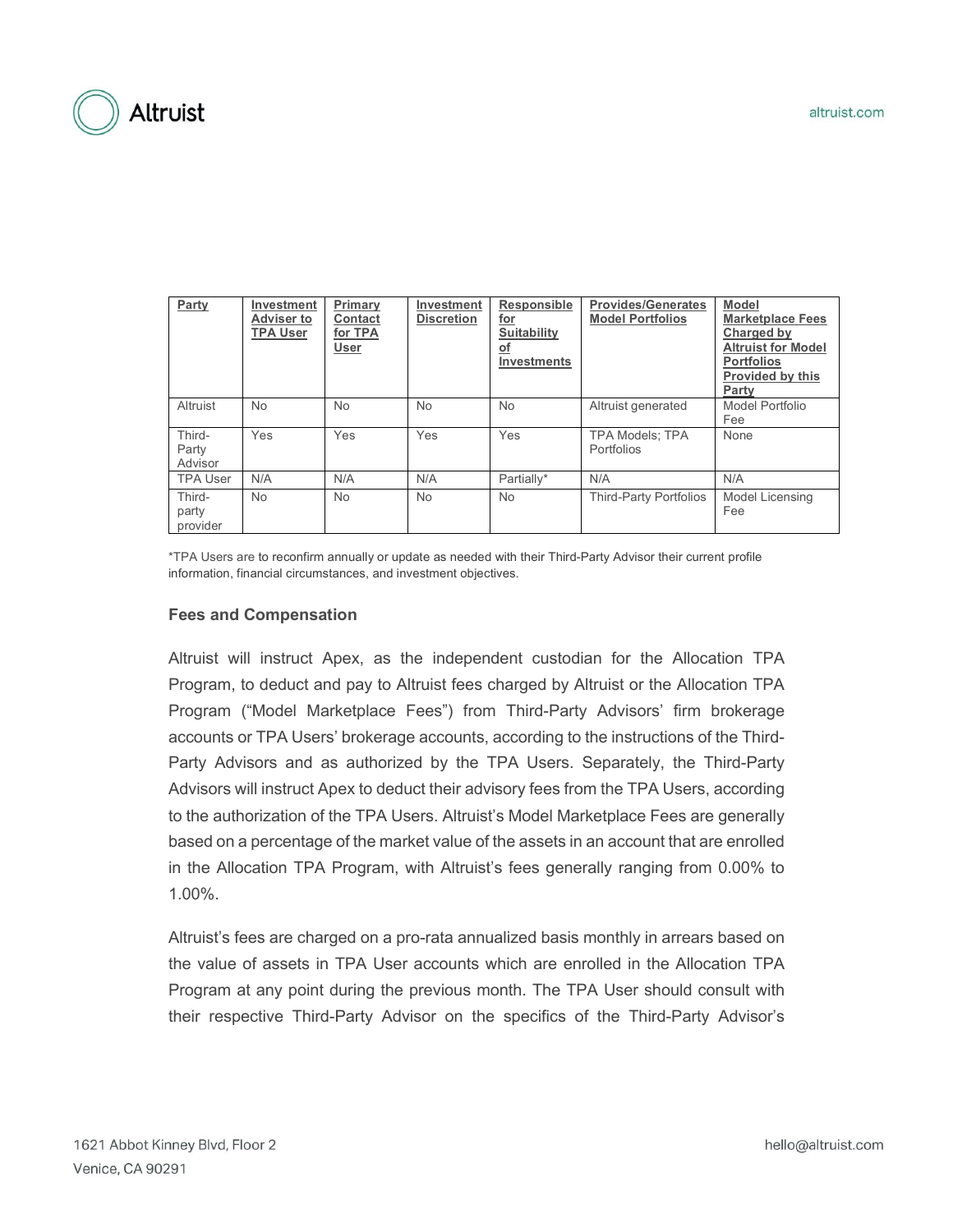

practices or arrangements with respect to Altruist's Model Marketplace Fees, including as to whether the Third-Party Advisor will pay the fees or pass them on to the TPA User, as well as the Third-Party Advisor's own advisory and other fees.

Third-Party Advisors and TPA Users will not have to pay any fees to Altruist in addition to the Model Marketplace Fees, including any fund transaction fees that might otherwise be charged in some circumstances. Third-Party Advisors will pay a monthly subscription fee to Altruist Corp for portfolio accounting software ("Accounting Software") and general access to the Website. For the avoidance of doubt, the advisory or other fees payable to the Third-Party Advisors and the Model Marketplace Fees payable to Altruist are separately charged to each TPA User account, though the Third-Party Advisor may choose to pay the Model Marketplace Fees themselves instead of having TPA Users pay them.

As of the date of this Brochure, there are no minimum account size requirements for existing model portfolios in the Model Marketplace. However, Altruist reserves the right to impose a minimum account size or value in the future at its discretion. Fees are not negotiable.

Altruist or a Third-Party Advisor can terminate the Third-Party Advisor's participation in the Allocation TPA Program at any time generally or as to any TPA User. Each TPA User can also terminate its Altruist Financial LLC brokerage account at any time pursuant to the brokerage account agreement with Apex. Upon termination of a TPA User's account, assets are transferred to another brokerage account or liquidated, according to the instructions of the Third-Party Advisor or TPA User, as applicable, as soon as practicable and money is returned to the TPA User, if applicable. Once the account termination process is initiated, Altruist will only receive fees through the termination date (and not thereafter).

It is important to understand that the Allocation TPA Program was designed for frequent investing, and therefore, the fee structure might not be appropriate for individuals intending to make only a few and/or infrequent small dollar investments.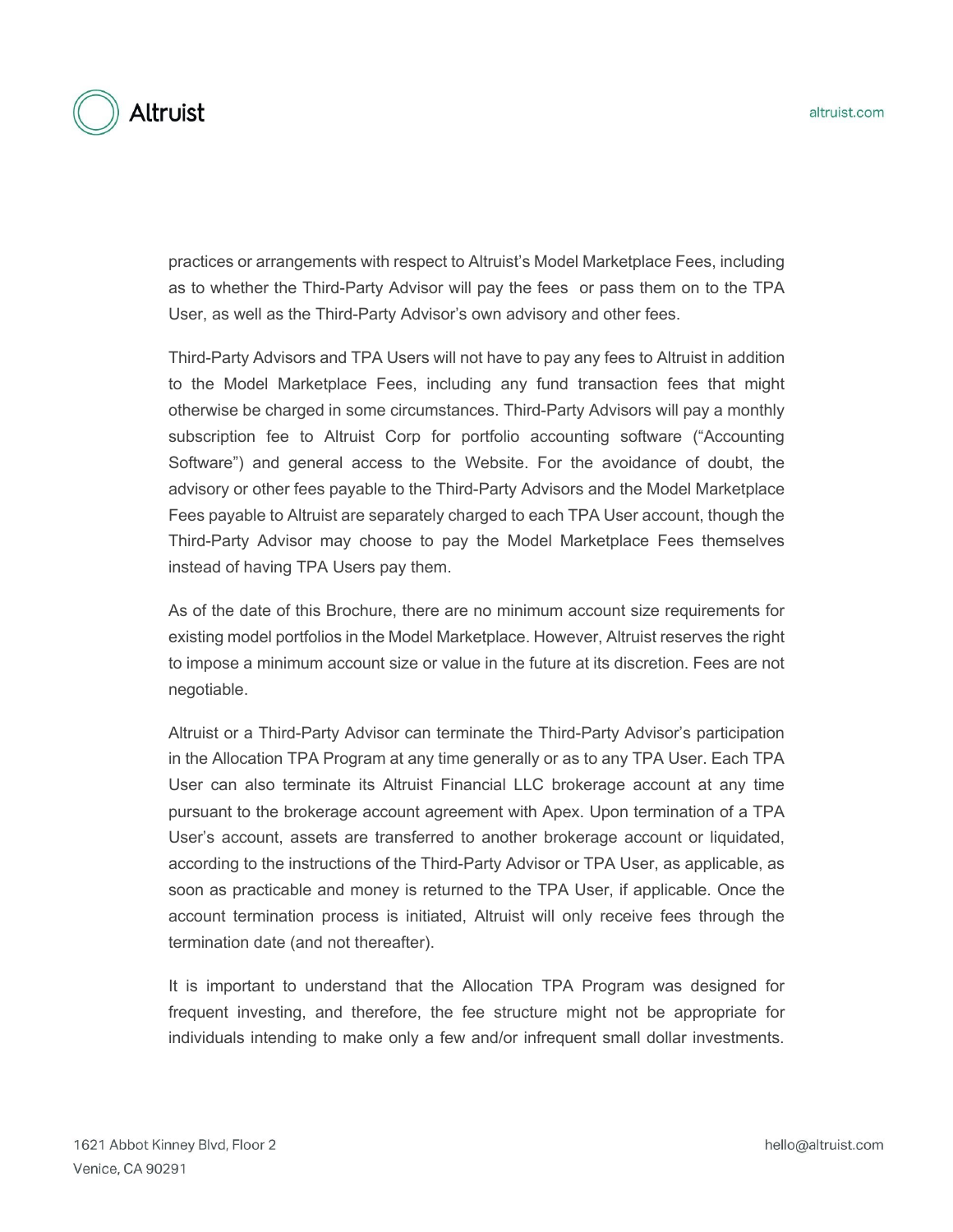Participation in the Allocation TPA Program could cost Third-Party Advisors and TPA Users more or less than purchasing the included services (e.g., investment advice, model licensing, brokerage, custody, execution) separately. Third-Party Advisors and TPA Users should thoroughly consider these factors, among others, before deciding to participate in the Allocation TPA Program: the expected number and frequency of transactions in the TPA Users' accounts, trading commissions, custodial fees, advisory fees, and other services provided in the Allocation TPA Program. A Third-Party Advisor or TPA User could potentially pay higher fees in the aggregate when participating in the Allocation TPA Program than the same Third-Party Advisor or TPA User would pay by choosing different investment options than the Allocation TPA Program.

Altruist reserves the right to waive its fee or any part thereof for any period for any Third-Party Advisors or TPA User in Altruist's sole discretion. To this end, Altruist may, from time to time, elect to launch programs or initiatives whereby fees may be waived, in whole or in part, for certain categories of Third-Party Advisors or TPA Users. Any such program or initiative (i) is entirely discretionary to Altruist, and can be expanded, narrowed, suspended, canceled or modified at any time by Altruist, and (ii) will be subject to any rules, guidelines and/or terms and conditions created by Altruist in connection therewith (which rules, guidelines and/or terms may be included in website landing pages on the Website and/or elsewhere). To the extent any such program or initiative is canceled or terminated, applicable Third-Party Advisors or TPA Users will once again be charged the then-current fees on a going-forward basis. Altruist shall have sole discretion in determining whether or not any existing or potential Third-Party Advisor or TPA User meets the requirements to participate in and/or benefit from any such program or initiative.

Altruist believes that its Model Marketplace Fee is reasonable considering the quality and scope of the services it provides and the fees charged by other investment advisers and model marketplaces offering similar services/programs. However, by participating in the Allocation TPA Program, Third-Party Advisors or TPA Users could end up paying more or less than they would through a different program where a lower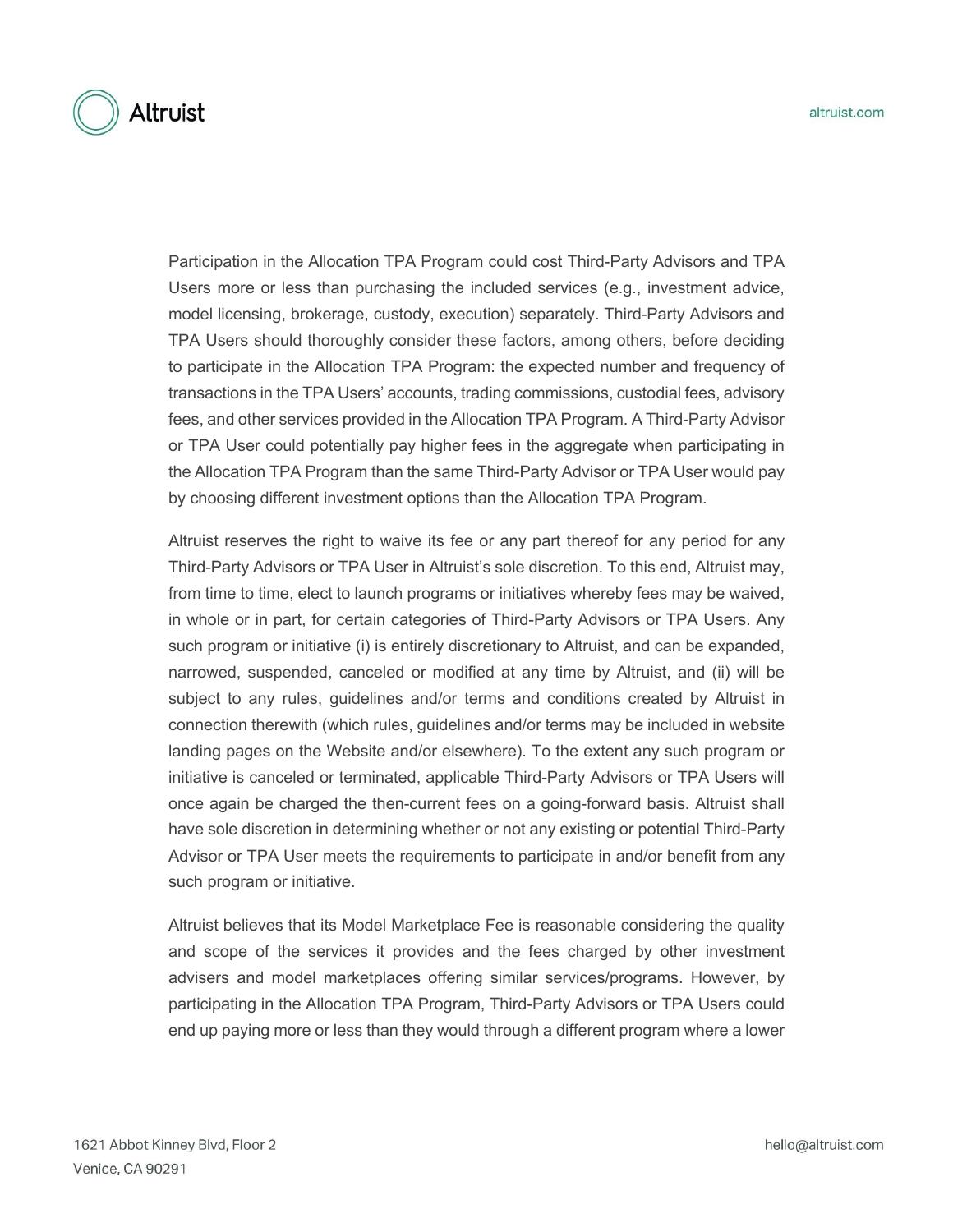advisory fee is charged, but trade execution costs are passed directly through to the Third-Party Advisor or TPA User by the executing broker. In that scenario, Third-Party Advisors or TPA Users would be responsible for any other fees charged by other parties, including the custodian, Apex. Third-Party Advisors or TPA Users could also invest in ETFs, stocks, and mutual funds directly apart from the Allocation TPA Program. In that case, Third-Party Advisors and TPA Users would not receive the services provided by Altruist as part of the Allocation TPA Program.

#### **Other Account Fees**

In the Allocation TPA Program, Altruist's fee includes trade execution charges for [covered securities] but not [non-covered securities]. Altruist's fee does not cover other related costs and expenses, including certain charges imposed by Altruist's affiliates, custodians, and other third parties. These fees include transfer fees, administrative fees (such as for a returned check or wire transfer), and other fees. You should expected that Altruist's affiliated broker-dealer marks up these fees, including to cover its overhead and costs of doing business, reimburse it time in expense related to these fees and to attain a profit. For the avoidance of doubt, no trade execution fees are separately charged to the TPA User in relation to the Allocation TPA Program.

Altruist's fee also does not cover the internal management, operating or distribution fees or expenses imposed or incurred by a mutual fund, CEF, ETF or other fund, that reduce the fund's net asset value and performance and affect a TPA User's portfolio performance or an index benchmark comparison. If a TPA User's assets are invested in any mutual funds, CEFs, ETFs or other funds, the TPA User will incur these fees and expenses. Further information regarding these fees and expenses may be found in the appropriate prospectus, offering memorandum or annual report applicable to the fund. Altruist's fee will not be reduced to account for the above additional fees and expenses. Third-Party Advisors and TPA Users should review all fees and expenses charged to fully understand the total amount of fees Third-Party Advisors and TPA Users will pay.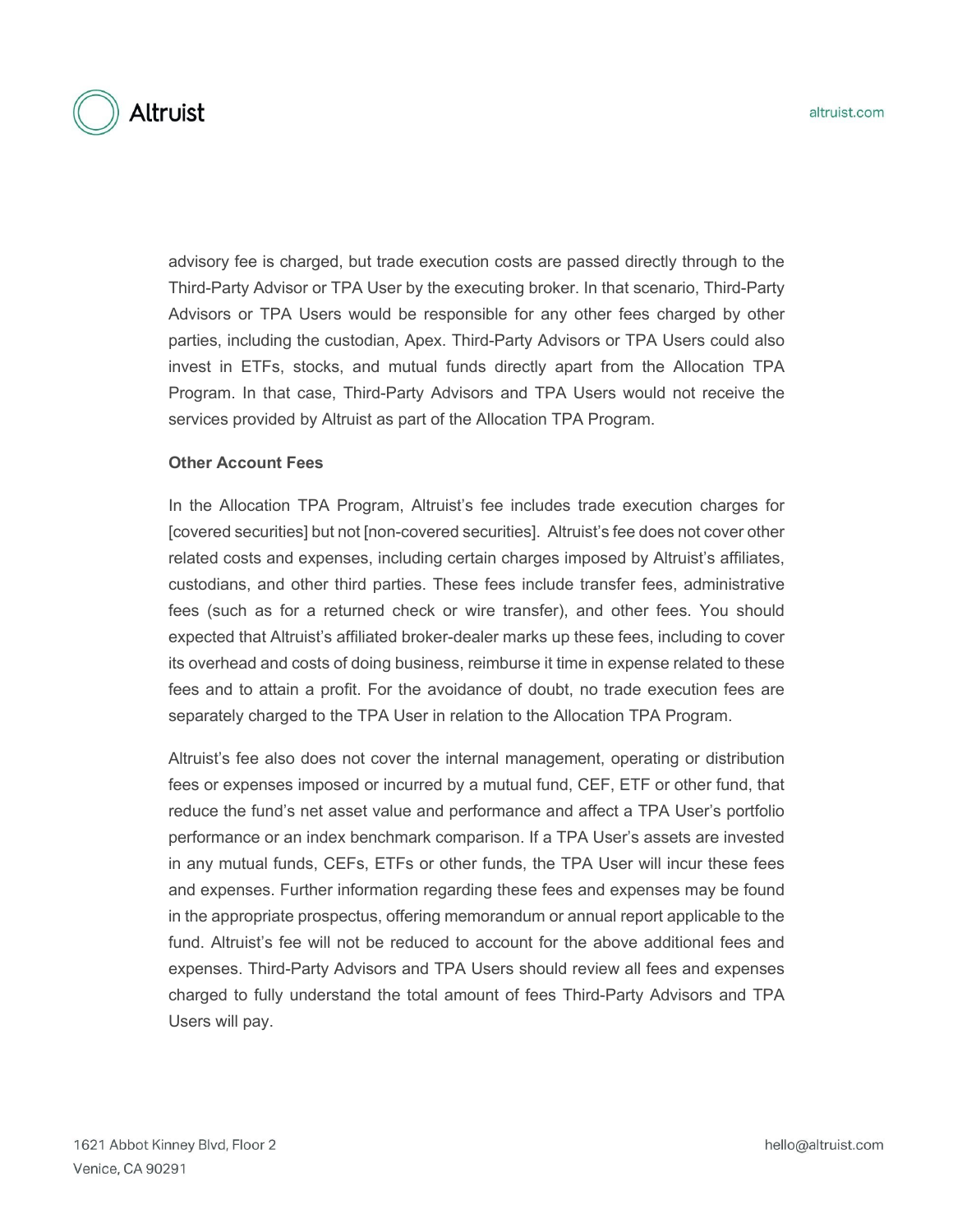Outside of the Allocation TPA Program, the Website offers certain Accounting Software offered by Altruist's parent company, Altruist Corp, to be used by Third-Party Advisors, whether they are a part of the Allocation TPA Program or not. The Accounting Software can create fee schedules for Third-Party Advisors to bill TPA Users for the Third-Party Advisors' services and is fully integrated into the Website. This Accounting Software is offered by Altruist Corp for a monthly cost paid by the Third-Party Advisors. Altruist does not provide accounting services to any Third-Party Advisor, but rather the Third-Party Advisor can use the software to prepare financial information and fee schedules regarding the investments of the TPA Users. Neither Altruist nor Altruist Corp confirms the accuracy of any financial information or fee schedules prepared through the use of the Accounting Software.

#### **Item 5 – Account Requirements and Types of Clients**

Altruist's Allocation TPA Program is intended for use by Third-Party Advisors (and TPA Users) to provide TPA Users customized portfolios of ETFs, mutual funds, CEFs or publicly-traded equities. Altruist's platform is available to Third-Party Advisors to open accounts for their eligible clients. Eligible clients generally include individuals and personal trusts, and in the future, Altruist Financial LLC plans to allow Third-Party Advisors to open accounts for corporations, corporate trusts, minors, and other types of clients.

There are as of the date of this Brochure no minimum account size requirements for existing model portfolios in the Model Marketplace. However, Altruist reserves the right to impose a minimum account size or value in the future at its discretion. Fees are not negotiable.

**Item 6 – Portfolio Manager Selection and Evaluation**

**Portfolio Managers and Advisory Business**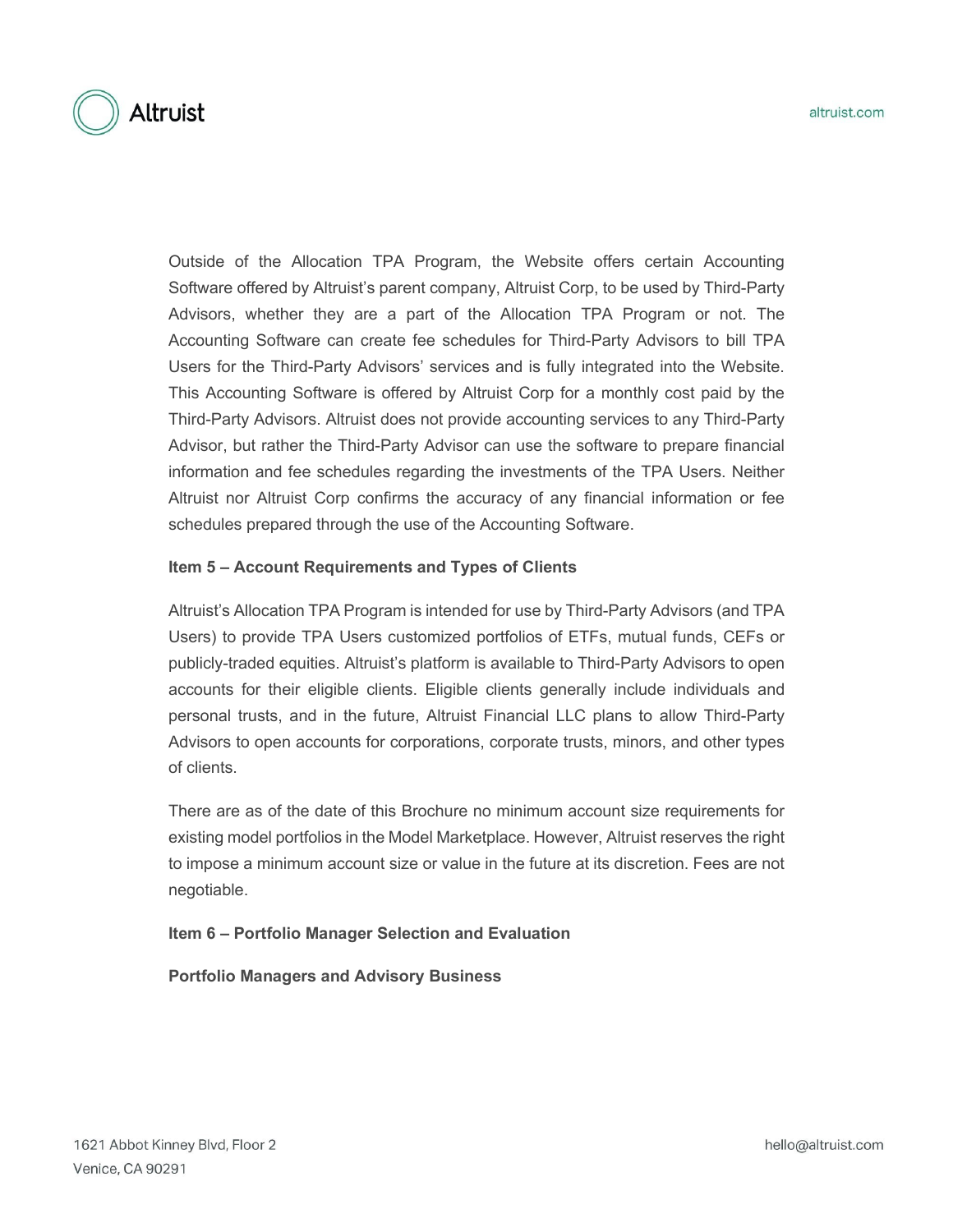

Altruist's sole business is the investment advisory and model licensing services provided to Third-Party Advisors through the Allocation TPA Program.

The Allocation TPA Program is a program that provides Third-Party Advisors the ability to choose from and then customize portfolios of Investments for their TPA Users. Third-Party Advisors and/or TPA Users, not Altruist, are solely responsible for determining the investment strategy to be implemented for the TPA User and, as applicable, selecting from among the portfolios available through the Allocation TPA Program. Third-Party Advisors and/or TPA Users, not Altruist, are responsible for determining the suitability and appropriateness of the Allocation TPA Program (and its pricing) and the chosen investment strategy and portfolio for the TPA User's investment needs and objectives. Altruist provides Third-Party Advisors and their TPA Users with access to Altruist and its affiliates' proprietary platform for trade execution through Apex.

The Allocation TPA Program is automated. Accordingly, Third-Party Advisors and TPA Users should be aware that:

- an algorithm is used to rebalance individual TPA User accounts upon selection of a portfolio by the TPA User's Third-Party Advisor in accordance with directions from the Third-Party Advisor;
- the algorithm relies on back-tested information, and, thus, has material limitations, including that use of algorithms relying on back-tested information might not operate as expected or intended when events having few or no historical antecedents occur or where events depart from historical antecedents;
- the algorithm is based on a number of assumptions:
	- o any transaction fee is 0.05% for one-side trading (either buying or selling);
	- $\circ$  the trading price is the daily close price for any ETF;
	- o expected asset return can be derived by statistical inference;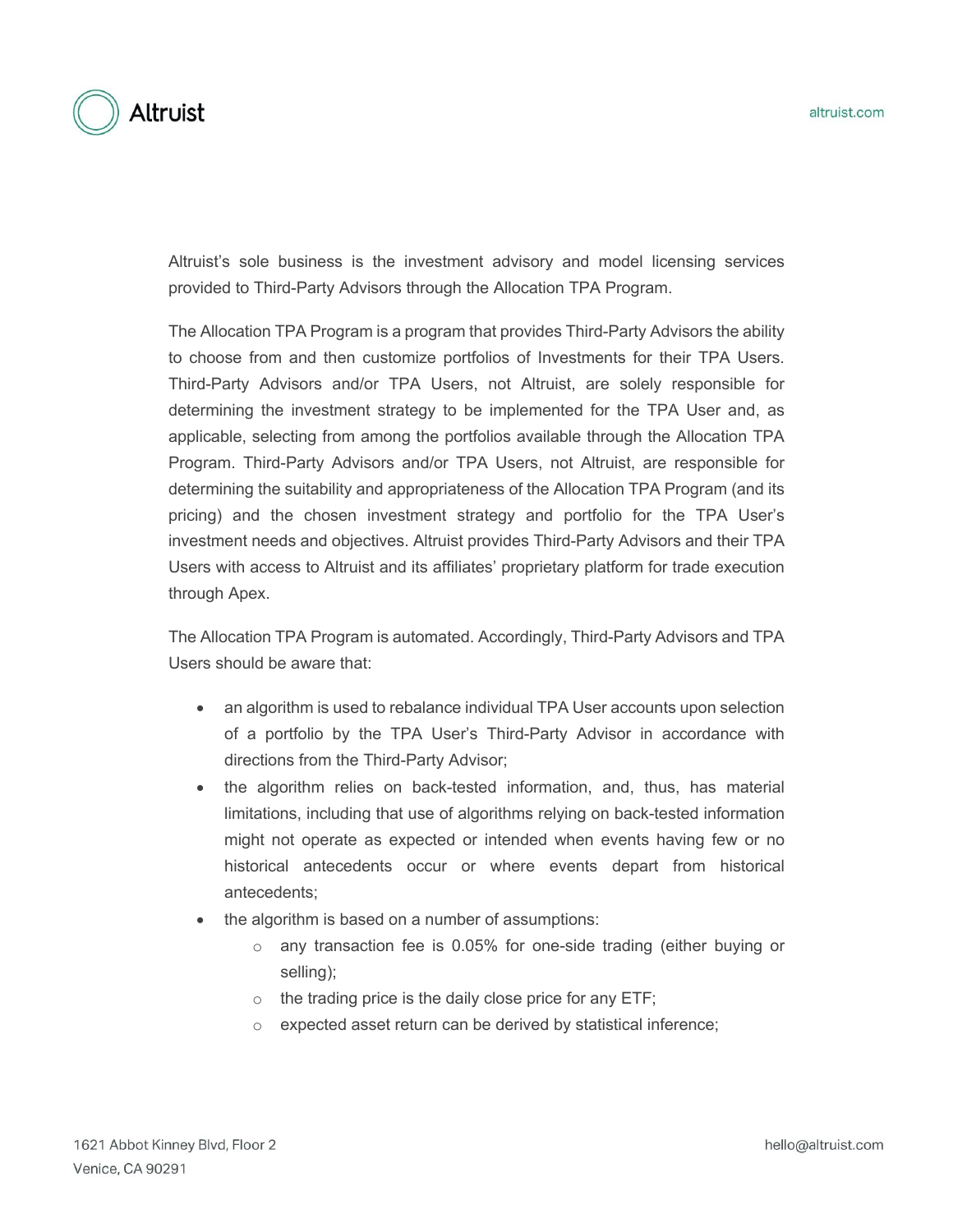

- o correlations exist between different assets;
- o investors are risk averse (i.e., active customers do not always take a high equity ratio in their portfolio);
- o Markowitz's "efficient frontier" methodology provides expected risk/return optimization allocation strategy;
- o no tax is included; and
- o no slippage costs occur during rebalancing;

Limitations of the algorithm include, without limitation:

- imperfect estimation of the market turning point;
- expected return and expected correlation among different assets can significantly deviate from real market conditions due to unexpected events or investor panic;
- without rebalancing, the portfolio generated by the algorithm will not stay optimized over time;
- the algorithm used to rebalance TPA User accounts might rebalance TPA User accounts without regard to market conditions or on a more frequent basis than the TPA User or Third-Party Advisor might expect, and the algorithm might not address prolonged changes in market conditions;
- Altruist, its affiliated broker-dealer or its clearing firm might halt trading or take other temporary defensive measures in stressed market conditions or other circumstances in their discretion;
- Altruist owns and manages the algorithm;
- absent technical issues, there is no human involvement on the part of Altruist in the oversight of individual TPA User accounts; and
- if and when a TPA User has a material change to its financial standing or risk tolerance, the TPA User should promptly update the information he or she has provided to the Third-Party Advisor, and the Third-Party Advisor should then update that information with Altruist.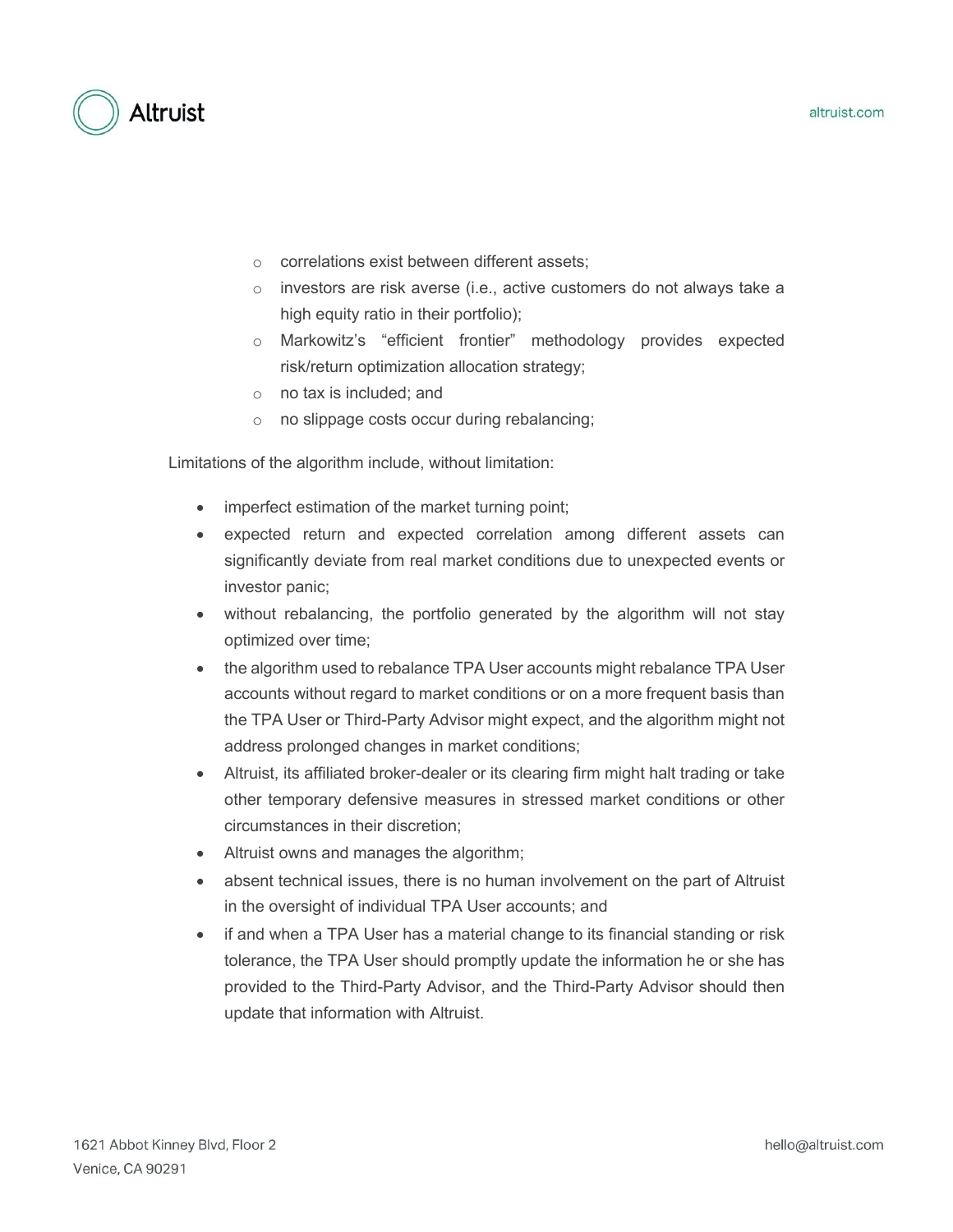

One Altruist employee constructs the Altruist generated portfolios in the Allocation TPA Program. Third-Party Advisors managing TPA User accounts in the Allocation TPA Program have the option to:

- select Altruist generated portfolios
- create their own models ("TPA Models") and portfolios ("TPA Portfolios"), or
- select a third-party portfolio ("Third-Party Portfolio").

ETFs, mutual funds and other Investments which comprise the Altruist generated portfolios are selected via Altruist's internal selection criteria. Altruist's internal selection criteria includes, but is not limited to, assessing an Investment's exposure to a given asset class or sector, how well the Investment tracks its benchmark, the Investment's management fee, the liquidity prospect of the Investment vis-à-vis Altruist generated portfolios and the management of the Investment. ETFs and mutual funds themselves are managed by the relevant fund manager/sponsor. (These criteria are described in more detail below under "Methods of Analysis, Investment Strategies and Risk of Loss.") Altruist does not manage, control or receive compensation from the Investments or their managers or third-party providers of Third-Party Portfolios.

Third-Party Advisors are responsible for determining that any Altruist generated portfolios, TPA Models, TPA Portfolios, and Third-Party Portfolios they select are suitable for a TPA User given the TPA User's financial circumstances and investment objectives.

Third-Party Portfolios may include Investments sponsored by the third-party provider of the Third-Party Portfolio or an affiliate thereof, for which the third-party provider, or affiliate, receives fees. Such third-party provider is therefore subject to a conflict of interest in that it can be expected to be incentivized to include such affiliated investments in constructing such portfolios. To the extent any Third-Party Portfolio is updated by the applicable third-party provider, it should be expected that any such update will be made available on the Allocation TPA Program only after such updates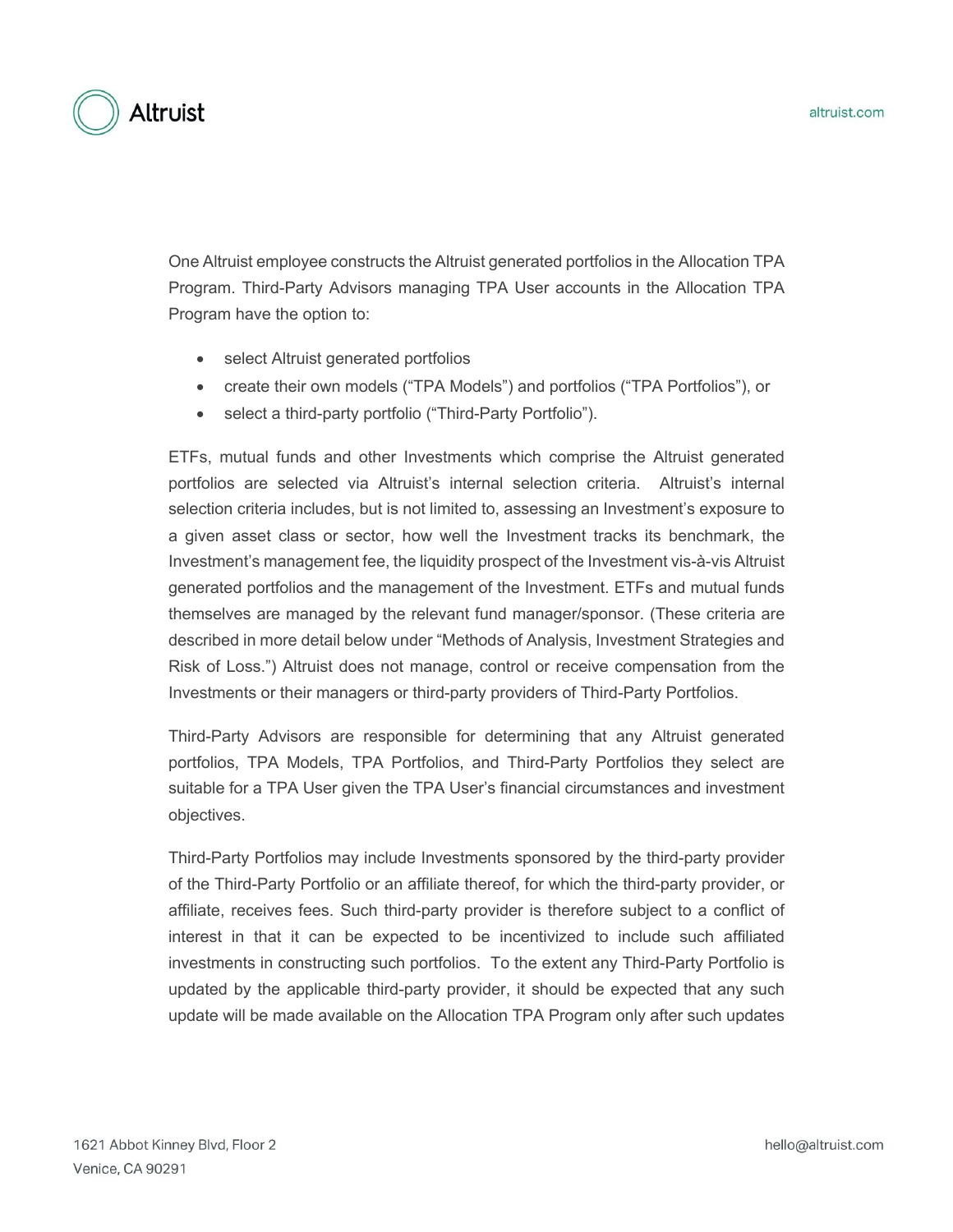

are provided to other users of the Third-Party Portfolio (including affiliates of the relevant provider) or otherwise used in the management of other accounts, including accounts managed by the applicable third-party provider or its affiliates. You should expect that, by the time Third-Party Portfolio updates are made available on the Allocation TPA Program, the prices of the Investments in the Third-Party Portfolio will have already changed – potentially materially – especially where purchase or sale orders for an Investment are significant in relation to the Investment's average daily trading volume.

Rebalancing and initial investments are only performed during specific hours each day. There are inherent risks to the algorithms used to construct the Altruist generated portfolios, which could result in loss of capital. Altruist also relies on certain vendors, such as Amazon Web Services and Google, in order to provide portfolio rebalancing. In the event that one of these vendors is unavailable, Altruist will not have the capability to rebalance the portfolio. TPA Portfolios are rebalanced on a passive or active basis, subject to the Third-Party Advisor's direction, by Altruist. Third-Party Portfolios are rebalanced by Altruist the applicable third-party provider.

The Altruist generated portfolios' performance will be calculated through a timeweighted return. Altruist does not review the performance information provided by third-party providers.

Third-Party Advisors and TPA Users should understand that the Allocation TPA Program is not a self-directed brokerage service. Unlike self-directed brokerage accounts, a Third-Party Advisor or TPA User does not enter individual buy and sell orders for specific securities to be executed at particular times. Rather, Altruist places orders to buy or sell securities with Altruist Financial LLC, which relies on Apex for trade execution, consistent with the authority granted to it by Third-Party Advisors, which includes, among other things, the authority to select which securities to buy and sell and when to place orders for the execution of securities. If you want to control the specific time during the day that securities are bought and sold in your account (e.g.,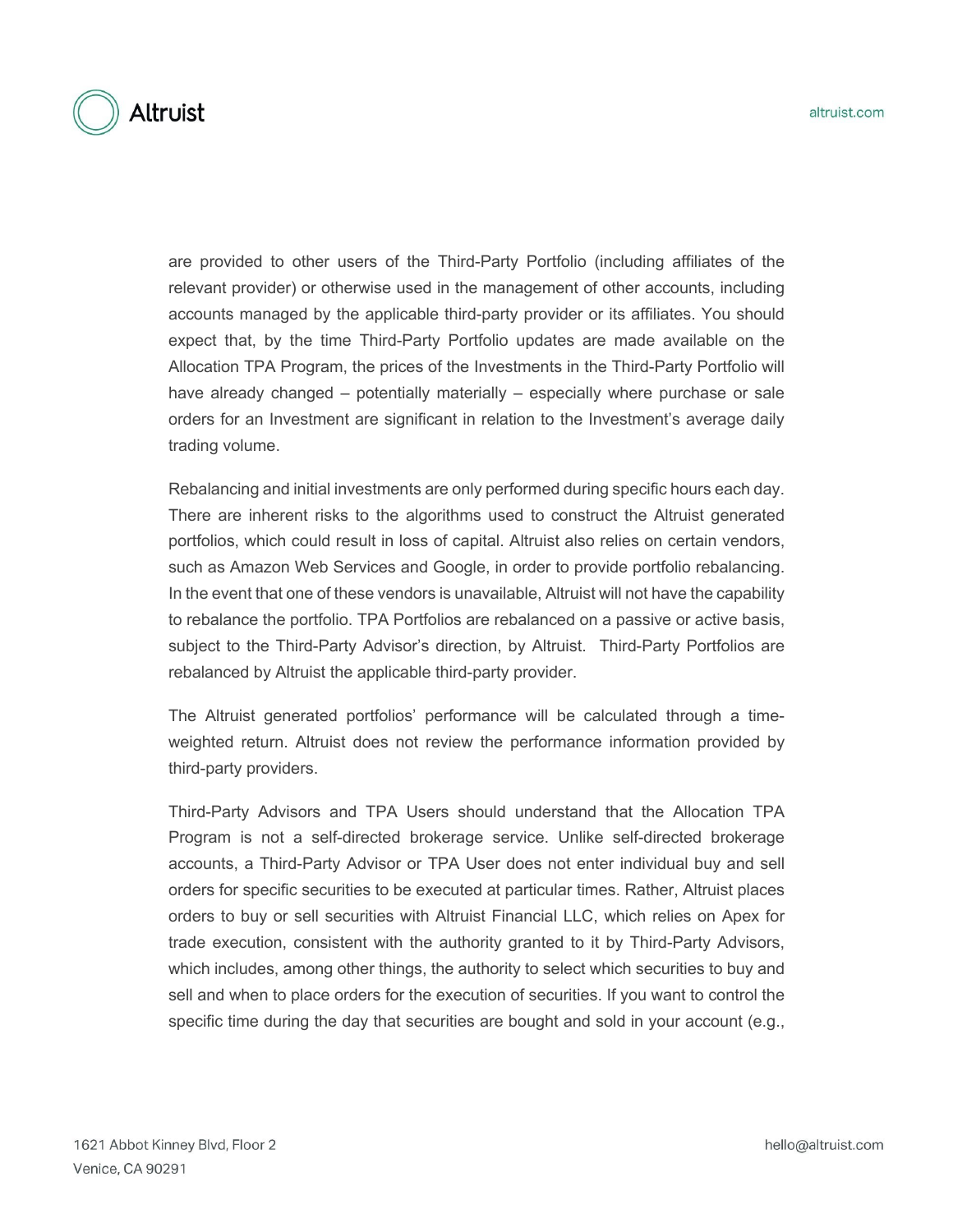

you want the ability to "time the market"), you should not participate in the Allocation TPA Program.

#### **Performance-Based Fees and Side-by-Side Management**

Altruist does not charge any performance-based fees – that is, fees based on a share of capital gains on or capital appreciation of the assets of a TPA User.

#### **Methods of Analysis, Investment Strategies and Risk of Loss**

Through qualitative and quantitative due diligence, Altruist Financial LLC selects Investments to make available through the Website. Altruist Financial LLC selects ETFs, publicly traded equities, fixed income securities, mutual funds, and CEFs as the Investments available through the Website and to Third-Party Advisors to curate the TPA Models and TPA Portfolios.

Altruist constructs the Altruist generated portfolios using certain of the Investments available on the Website. In the construction of certain Altruist generated portfolios, Altruist focuses on ETFs because of their transparency, liquidity, low fees, and diversification.

The ETFs available represent an array of investment options across a broad range of: investment strategies such as conservative, modest or aggressive balanced risk funds; asset classes such as small, mid, and large cap US equities, fixed income, real estate, commodities, or international; and industries such as healthcare, defense or consumer.

In Altruist's due diligence and analysis process, Altruist utilizes a form of quantitative analysis in which it analyzes the ETFs' fees and performance using historical market data, risk metrics and other benchmarks.

Other Altruist generated portfolios are comprised of mutual funds issued by Dimensional Fund Advisors LP ("DFA Funds").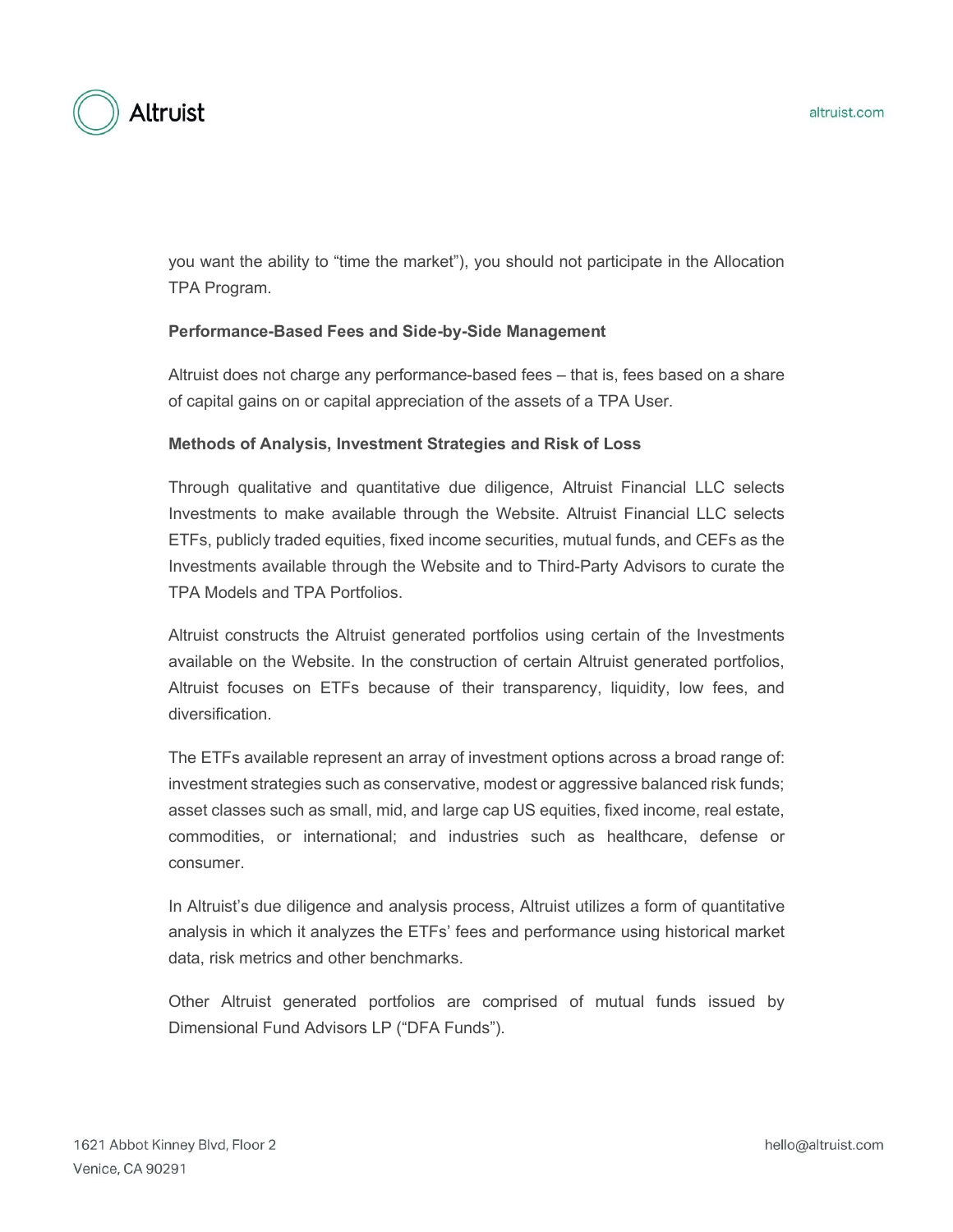

#### **Investment Strategies**

Altruist uses a proprietary formula to select ETFs, mutual funds, and other Investments to be included in Altruist generated portfolios made available through the Allocation TPA Program. The Altruist generated portfolios are designed to cover a wide range of various risk appetites and financial statuses suitable for various investment strategies. A Third-Party Advisor can select from the Investments available on the Website to curate TPA Models and TPA Portfolios suitable for its TPA Users or select an Altruist generated portfolio or Third-Party Portfolio that is suitable for a TPA User, as determined by the Third-Party Advisor. Each Third-Party Advisor is responsible for determining a particular TPA User's financial circumstance and investment objectives when selecting portfolios, models and investments for a particular TPA User. All dividends from investments are automatically reinvested unless a Third-Party Advisor or TPA User elects otherwise.

#### **Risk of Loss**

Altruist does not guarantee the future performance of any model, portfolio or TPA User's account. Third-Party Advisors and TPA Users should understand that investments made via the Allocation TPA Program involve substantial risk. Investments are subject to various market, currency, economic, political and business risks, and those investment decisions and actions will not always be profitable. TPA Users might not get back the amount invested. The price of any Investment or the value of an entire asset class can decline for a variety of reasons outside of Altruist's control, including, but not limited to, changes in the macroeconomic environment, unpredictable market sentiment, forecasted or unforeseen economic developments, interest rates, regulatory changes, and domestic or foreign political, demographic, or social events. There is no guarantee that Altruist's judgment or portfolio construction decisions about particular Investments or asset classes will necessarily produce the intended results. Altruist's judgment could prove to be incorrect, and a TPA User might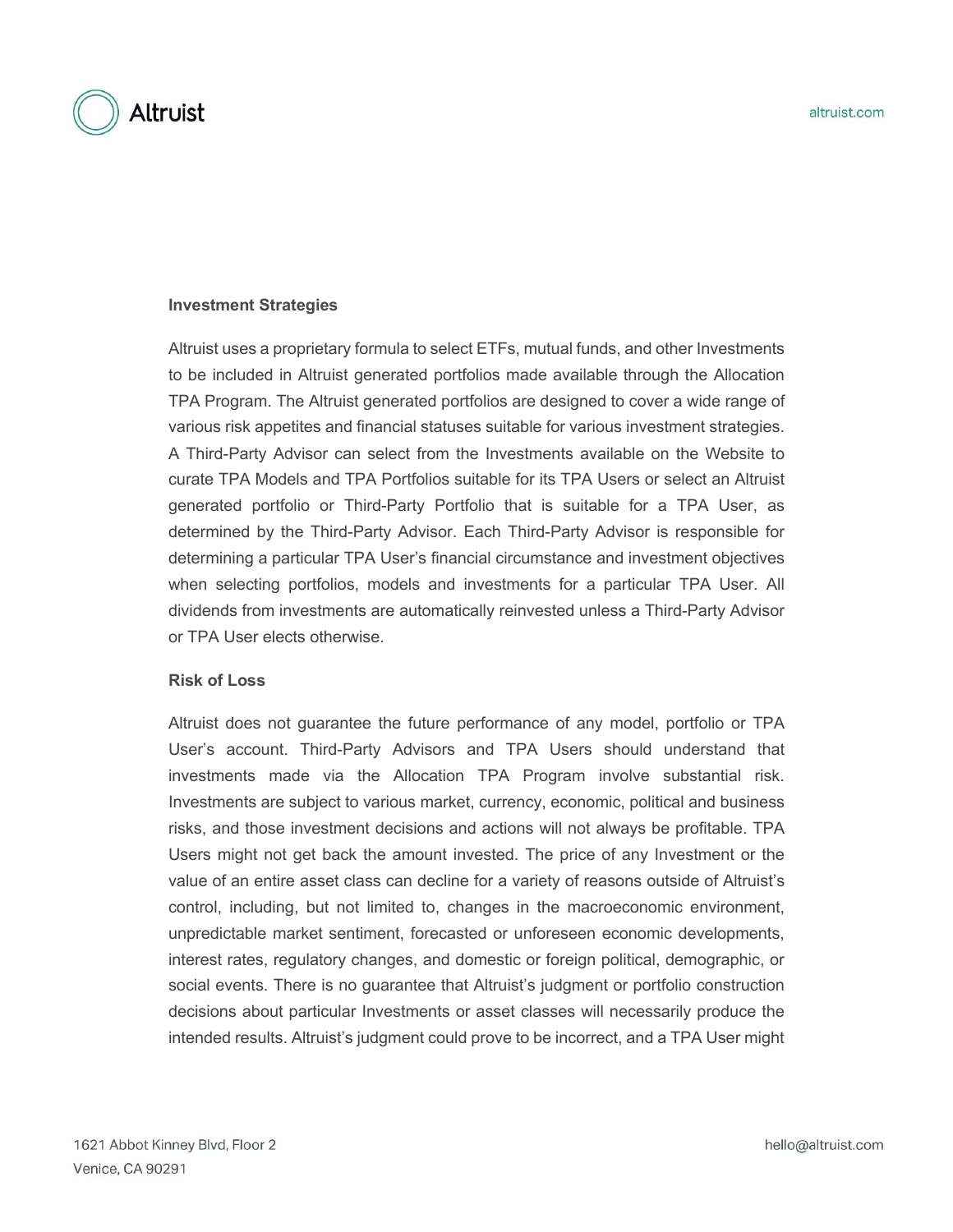

not achieve his or her investment objectives. High volatility and/or the lack of deep and active liquid markets for a security could prevent a Third-Party Advisor from selling a TPA User's Investments at all, or at an advantageous time or price because Altruist Financial LLC or Apex could have difficulty finding a buyer and might be forced to sell at a significant discount to market value. Finally, if a Third-Party Advisor is charging performance-based fees, these fees can increase the risk of excessive trading in TPA User accounts. The Allocation TPA Program, by its automated nature, limits excessive trading risk, because Third-Party Advisors are less engaged in individual stock selection for TPA User accounts. Altruist cannot guarantee any level of performance or that any TPA User will avoid a loss of account assets. Any investment in securities involves the possibility of financial loss that TPA Users should be prepared to bear.

When evaluating risk, financial loss may be viewed differently by each Third-Party Advisor or TPA User and may depend on many different risk items, each of which may affect the probability of adverse consequences and the magnitude of any potential losses. The following risks may not be all-inclusive but should be considered carefully by a prospective Third-Party Advisor or TPA User before entering the Allocation TPA Program. These risks should be considered as possibilities, with additional regard to their actual probability of occurring and the effect on a TPA User if there is, in fact, an occurrence.

**Market Risk** - The price of any Investment or the value of an entire asset class can decline for a variety of reasons outside of Altruist's control, including, but not limited to, changes in the macroeconomic environment, unpredictable market sentiment, forecasted or unforeseen economic developments, interest rates, regulatory changes, and domestic or foreign political, demographic, or social events. If a TPA User has a high allocation in a particular asset class, it may negatively affect overall performance to the extent that the asset class underperforms relative to other asset classes. Conversely, a low allocation to a particular asset class that outperforms other asset classes in a particular period will cause that TPA User account to underperform relative to the overall market.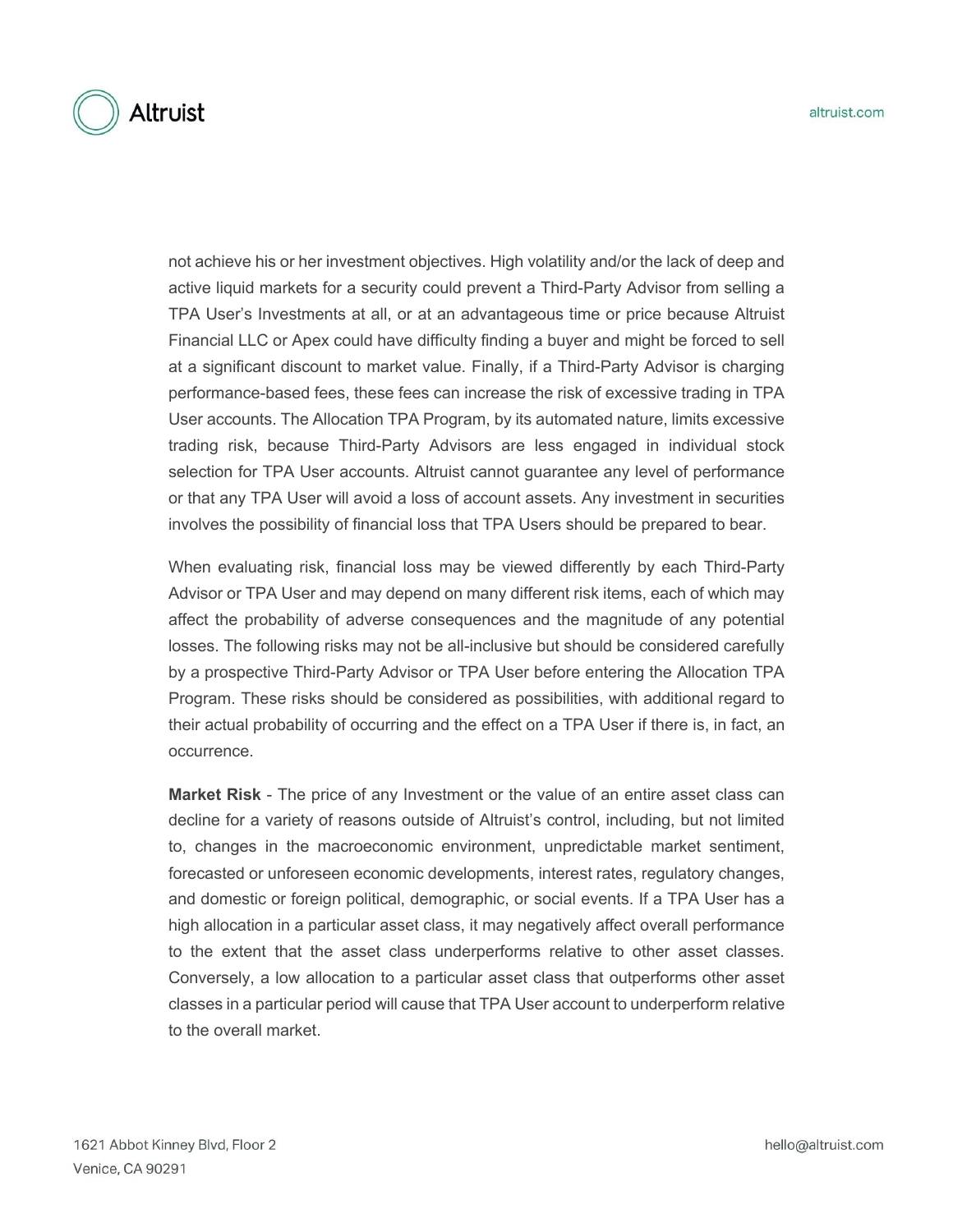

**Investment Risk** - There is no guarantee that Altruist's judgment, models or portfolio construction decisions about particular Investments or asset classes will necessarily produce the intended results. Altruist's judgment may prove to be incorrect, and a Third-Party Advisor or TPA User might not achieve his or her investment objectives. Altruist may also make future changes to the algorithms that it uses and services that it provides. In addition, it is possible that Third-Party Advisors, TPA Users or Altruist itself may experience computer equipment failure, loss of internet access, viruses, or other events that may impair access to Altruist's software-based financial service.

**Volatility and Correlation Risk** - Third-Party Advisors and TPA Users should be aware that Altruist's asset selection process in connection with the Altruist generated portfolios is based in part on a careful evaluation of past price performance and volatility in order to evaluate future probabilities. However, it is possible that different or unrelated asset classes may exhibit similar price changes in similar directions, which may adversely affect a TPA User, and may become more acute in times of market upheaval or high volatility. Past performance is no guarantee of future results, and any historical returns, expected returns, or probability projections might not reflect actual future performance. The value of Investments and the income derived from Investments will fluctuate and can go down as well as up.

**Liquidity and Valuation Risk** - High volatility and/or the lack of deep and active liquid markets for an Investment may prevent a Third-Party Advisor from selling the TPA User's Investments at all, or at an advantageous time or price because Altruist Financial LLC and Apex may have difficulty finding a buyer and may be forced to sell at a significant discount to market value. Some Investments (including ETFs) that hold or trade financial instruments may be adversely affected by liquidity issues as they manage their portfolios. While Altruist Financial LLC values the securities held in TPA Users' accounts based on reasonably available exchange-traded security data, Altruist Financial LLC may from time to time receive or use inaccurate data, which could adversely affect security valuations, transaction size for purchases or sales, and/or the resulting fees paid to Altruist.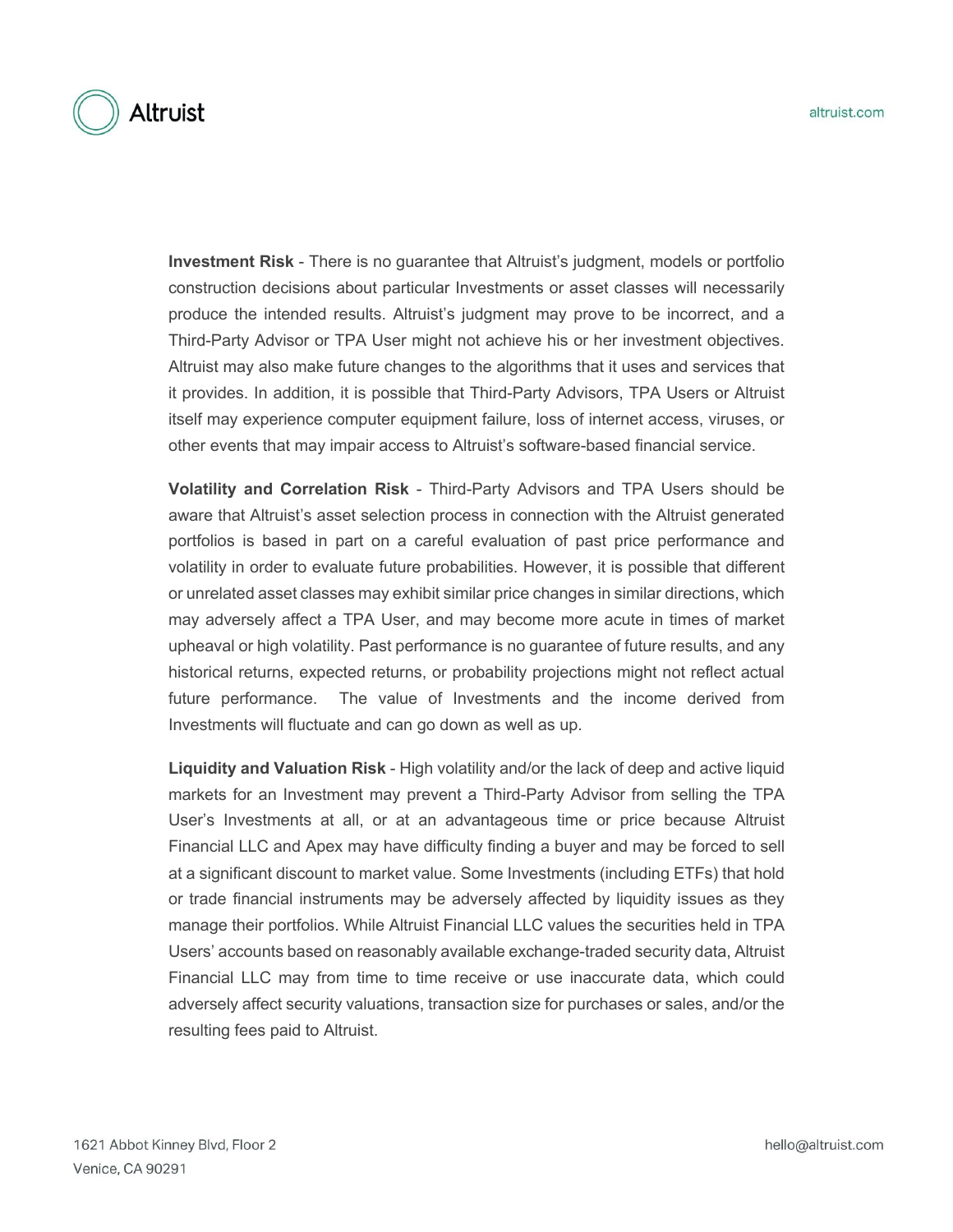

**Credit Risk** - Altruist cannot control, and TPA Users are exposed to, the risk that security issuers or financial intermediaries may experience adverse economic consequences that may include impaired credit ratings, default, bankruptcy or insolvency, any of which may affect portfolio values or management. This risk applies to assets on deposit with Apex, notwithstanding asset segregation and insurance requirements that are beneficial to TPA Users generally. In addition, exchange trading venues or trade settlement and clearing intermediaries could experience adverse events that may temporarily or permanently limit trading or adversely affect the value of securities held by TPA Users. Finally, any issuer of securities may experience a credit event that could impair or erase the value of the issuer's securities held by a TPA User. In connection with certain Altruist generated portfolios, Altruist seeks to limit credit risk through the inclusion of ETFs, which are subject to regulatory limits on asset segregation and leverage such that fund shareholders are given liquidation priority versus the fund issuer; however, certain ETFs and products may involve higher issuer credit risk because they are not structured as a registered investment company.

**Legislative and Tax Risk** - Performance may directly or indirectly be affected by government legislation or regulation, which may include, but is not limited to: changes in investment adviser or securities trading regulation; change in the U.S. government's guarantee of ultimate payment of principal and interest on certain government securities and changes in the tax code that could affect interest income, income characterization, and/or tax reporting obligations (particularly for ETFs dealing in natural resources). Altruist does not engage in financial or tax planning, and in certain circumstances, a TPA User may incur taxable income on their investments without a cash distribution to pay the tax due.

**Foreign Investing and Emerging Markets Risk** - Foreign investing involves risks not typically associated with U.S. Investments, and the risks may be exacerbated further in emerging market countries. These risks may include, among others, adverse fluctuations in foreign currency values, as well as adverse political, social and economic developments affecting one or more foreign countries. In addition, foreign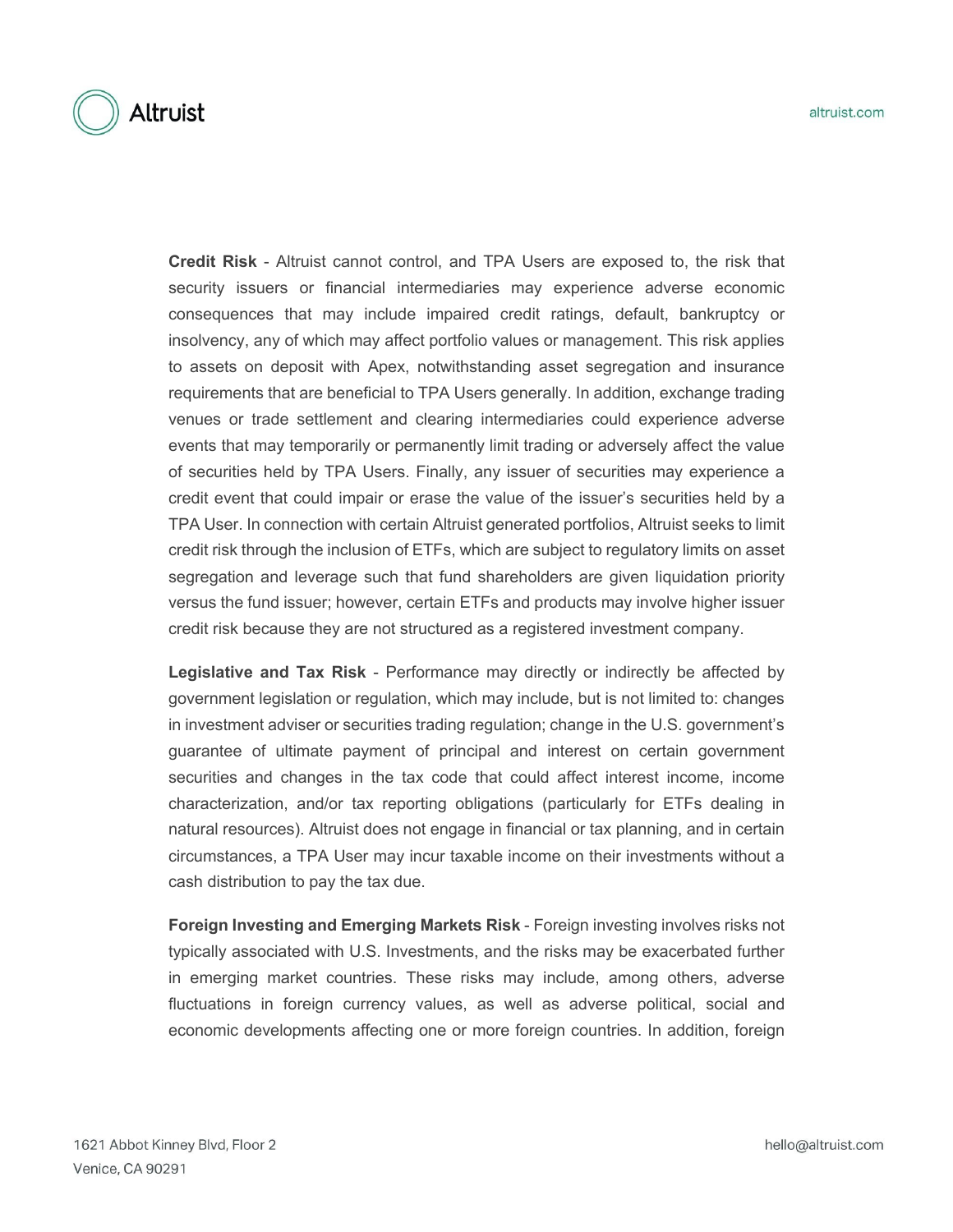investing may involve less publicly available information and more volatile or less liquid securities markets, particularly in markets that trade a small number of securities, have unstable governments, or involve limited industry. Investments in foreign countries could be affected by factors not present in the U.S., such as restrictions on receiving the investment proceeds from a foreign country, foreign tax laws or tax withholding requirements, trade clearance or settlement procedures, and potential difficulties in enforcing contractual obligations or other legal rules that jeopardize shareholder protection. Foreign accounting may be less transparent than U.S. accounting practices and foreign regulation may be inadequate or irregular.

**Frontier Markets Risks** - The risks associated with investing in foreign or emerging markets generally are magnified in frontier markets, also known as "next emerging" markets. Some frontier markets may operate in politically unstable regions of the world and may be subject to additional geopolitical/disruption-of-markets risks.

**ETF Risks, including Net Asset Valuations and Tracking Error** - ETF performance may not exactly match the performance of the index or market benchmark that the ETF is designed to track because 1) the ETF will incur expenses and transaction costs not incurred by any applicable index or market benchmark; 2) certain securities comprising the index or market benchmark tracked by the ETF may, from time to time, temporarily be unavailable; and 3) supply and demand in the market for either the ETF and/or for the securities held by the ETF may cause the ETF shares to trade at a premium or discount to the actual net asset value of the securities owned by the ETF. Certain ETF strategies may from time to time include the purchase of fixed income, commodities, foreign securities, American Depositary Receipts, or other securities for which expenses and commission rates could be higher than normally charged for exchangetraded equity securities, and for which market quotations or valuation may be limited or inaccurate.

Third-Party Advisors and TPA Users should be aware that, to the extent TPA Users invest in ETFs, they will pay several levels of fees - fees charged by Altruist and Third-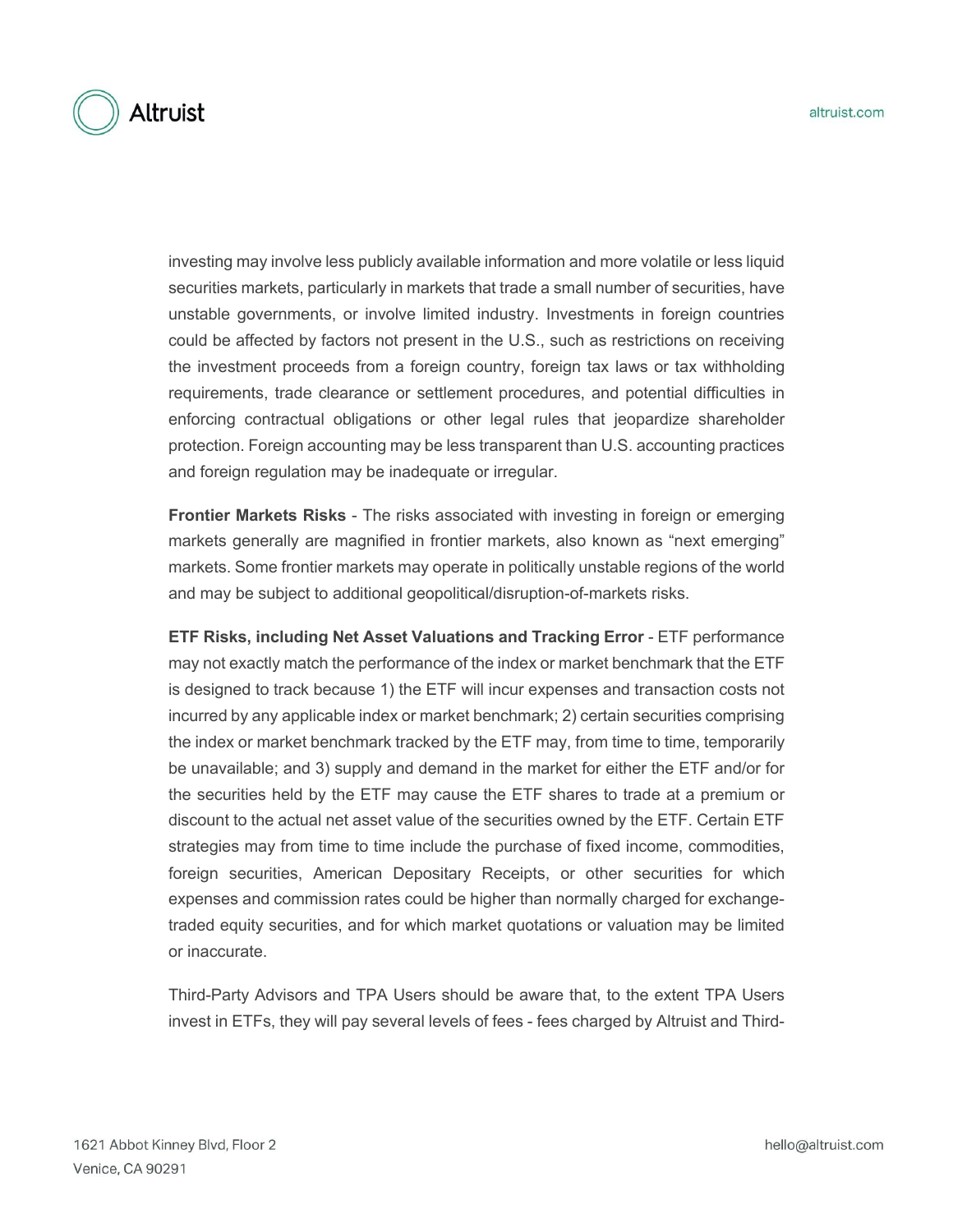

Party Advisors plus any management fees paid by the ETF to its investment adviser. This scenario may cause a higher cost (and potentially lower investment returns) than if a TPA User purchased the ETF directly.

An ETF typically includes embedded expenses that may reduce the ETF's net asset value, and therefore directly affect the ETF's performance and indirectly affect a TPA User's portfolio performance or an index benchmark comparison. Expenses of the ETF may include investment adviser management fees, custodian fees, brokerage commissions, and legal and accounting fees. ETF expenses may change from time to time at the sole discretion of the ETF issuer. ETF tracking error and expenses may vary.

**Inflation, Currency, and Interest Rate Risks** - Security prices and portfolio returns will likely vary in response to changes in inflation and interest rates. Inflation causes the value of future dollars to be worth less and may reduce the purchasing power of an investor's future interest payments and principal. Inflation also generally leads to higher interest rates, which in turn may cause the value of many types of fixed income investments to decline. The liquidity and trading value of foreign currencies could be affected by global economic factors, such as inflation, interest rate levels, and trade balances among countries, as well as the actions of sovereign governments and central banks. In addition, the relative value of the U.S. dollar-denominated assets primarily available through the Allocation TPA Program may be affected by the risk that currency devaluations affect TPA Users' purchasing power.

**Short Positions** - Altruist does not presently but may in the future allow Third-Party Advisors or TPA Users to short an Investment. With a short position, the potential for loss is unlimited.

**Options** - Altruist does not presently but may, in the future, allow the use of options within TPA User portfolios. Options can serve to mitigate risk, but they can also enhance risk by amplifying losses.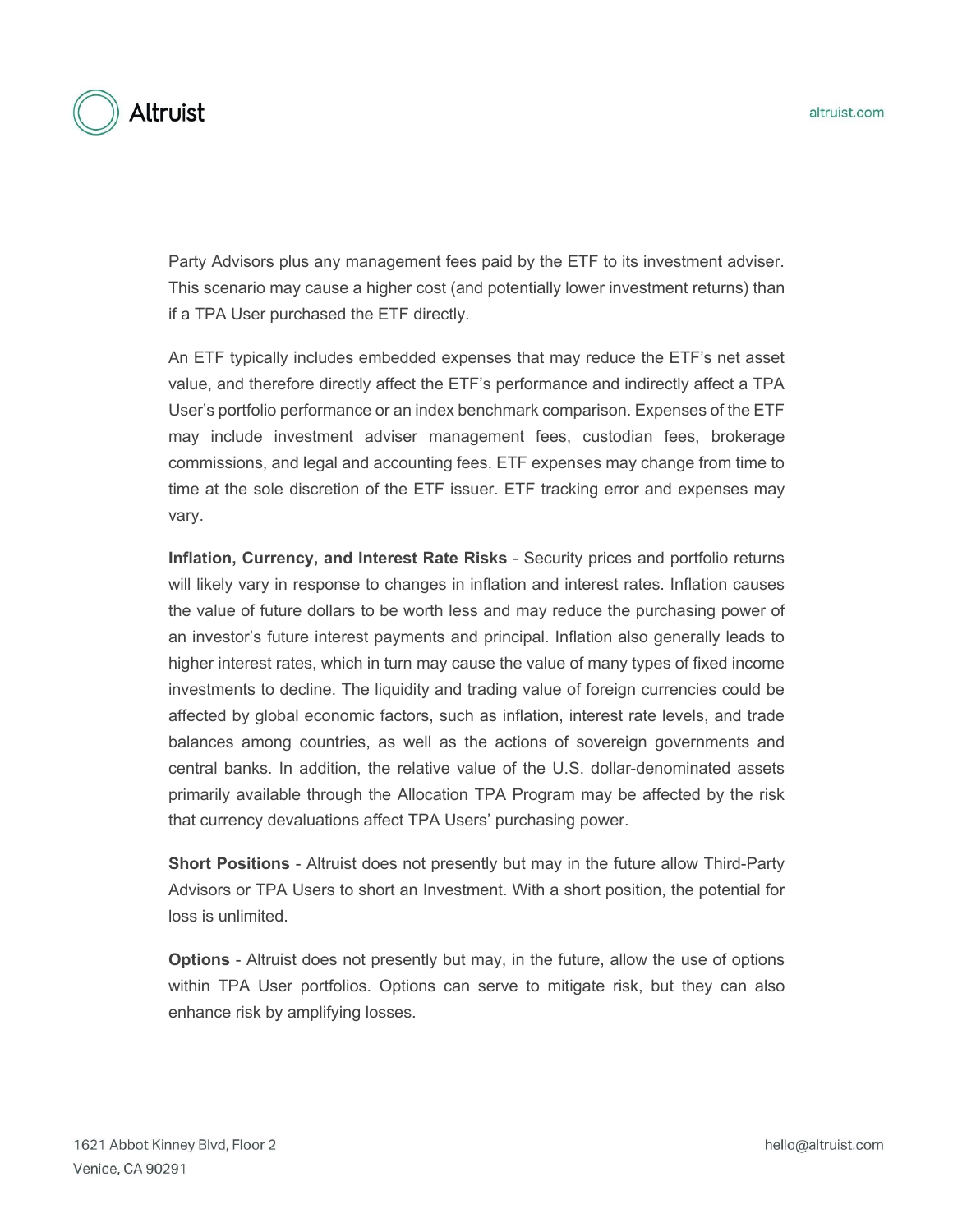

**Algorithmic Trading** - Third-Party Advisors and TPA Users are advised that the Allocation TPA Program relies on computer models, data inputs and assumptions in generating trade orders or Altruist generated model portfolios (as applicable). Statistical investing models, such as those used by Altruist, rely on back-tested information, and, thus, may not operate as expected or intended when events having few or no historical antecedents occur or where events depart from historical antecedents, and, accordingly, may generate losses another model marketplace or model portfolio provider could have been able to avoid.

**Cybersecurity Risks** - Altruist and its service providers are subject to risks associated with a breach in cybersecurity. Cybersecurity is a generic term used to describe the technology, processes and practices designed to protect networks, systems, computers, programs and data from cyber-attacks and hacking by other computer users, and to avoid the resulting damage and disruption of hardware and software systems, loss or corruption of data, and/or misappropriation of confidential information. In general, cyber-attacks are deliberate, but unintentional events may have similar effects. Cyber-attacks may cause losses to Altruist's Third-Party Advisors and TPA Users by interfering with the processing of transactions, affecting Altruist's or its affiliates' ability to calculate net asset value or impeding or sabotaging trading. Third-Party Advisors and TPA Users may also incur substantial costs as the result of a cybersecurity breach, including those associated with forensic analysis of the origin and scope of the breach, increased and upgraded cybersecurity, identity theft, unauthorized use of proprietary information, litigation, and the dissemination of confidential and proprietary information. Any such breach could expose Altruist to civil liability as well as regulatory inquiry and/or action. In addition, Third-Party Advisors and TPA Users could incur additional losses as a result of unauthorized use of their personal information. While we have established business continuity plans, incident response plans and systems designed to prevent cyber-attacks, there are inherent limitations in such plans and systems, including the possibility that certain risks have not been identified. Similar types of cybersecurity risks also are present for issuers of securities in which Third-Party Advisors invest on behalf of TPA Users, which could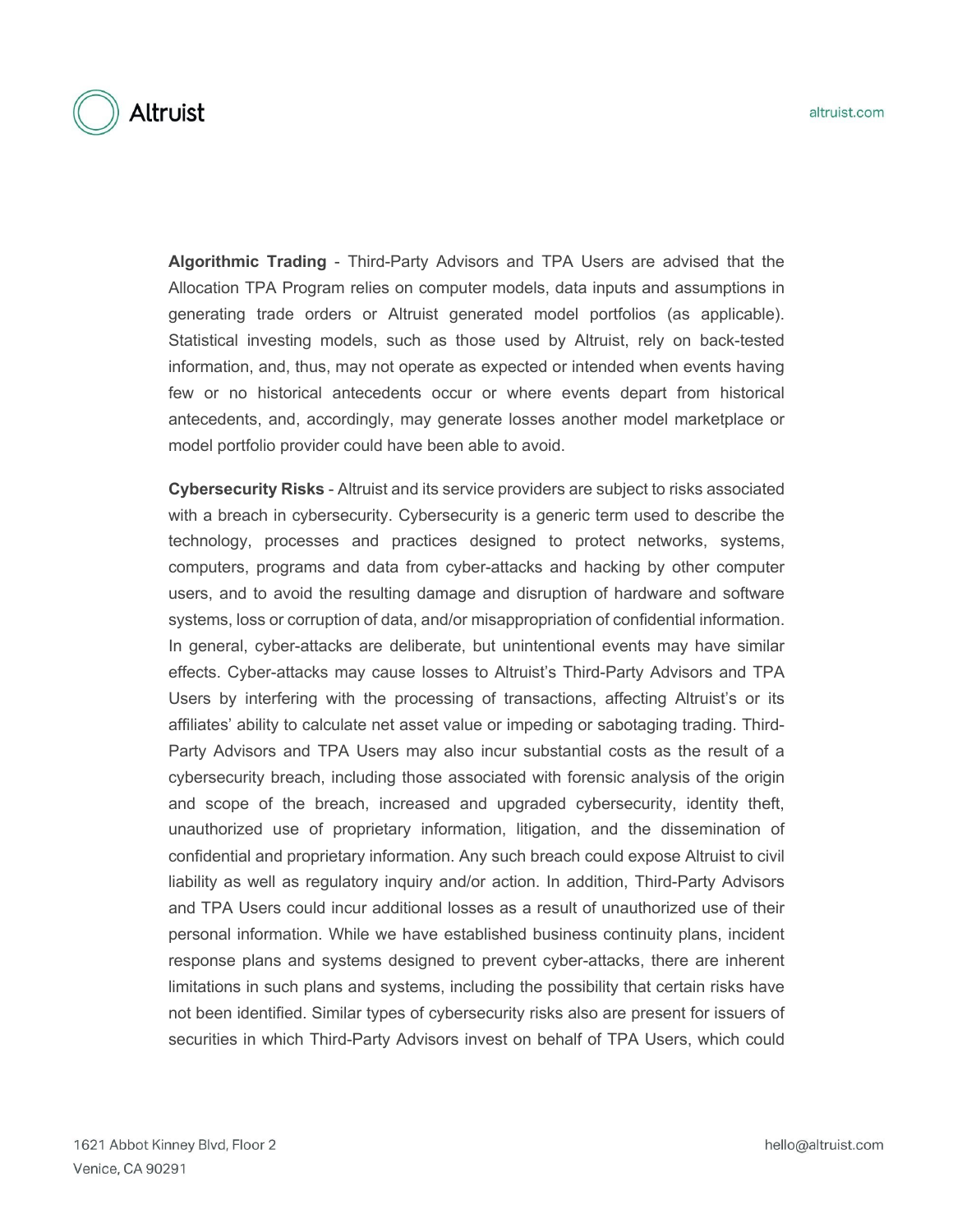

result in material adverse consequences for such issuers, and may cause a TPA User's investment in such securities to lose value.

**Investment Strategy Risks** - There are risks associated with the long-term core strategic holdings. The more aggressive the investment strategy, the more likely the portfolio will contain larger weights in riskier asset classes, such as equities.

**Equity-Related Risks** - The prices of equity securities will rise and fall. These price movements may result from factors affecting individual companies, industries, or the securities market as a whole. Individual companies may report poor results or be negatively affected by industry and/or economic trends and developments. The prices of securities issued by such companies may suffer a decline in response. In addition, the equity market tends to move in cycles, which may cause stock prices to fall over short or extended periods of time.

**Large-Cap and Mid-Cap Risks** - Large-cap and/or mid-cap segments of the stock market bear the risk that these types of stocks tend to go in and out of favor based on market and economic conditions. However, stocks of mid-cap companies tend to be more volatile than those of large-cap companies because mid-cap companies tend to be more susceptible to adverse business or economic events than larger, more established companies.

During a period when large- and mid-cap U.S. stocks fall behind other types of investments, bonds or small-cap stocks, for instance, the performance of investment strategies focused on large- and/or mid-cap stocks will lag the performance of these other investments.

**Small-Cap and International Risks** - Historically, small-cap and international stocks have been riskier than large- and mid-cap U.S. stocks. During a period when smallcap and/or international stocks fall behind other types of investments, U.S. large- and mid-cap stocks, for instance, the performance of investment strategies focused on small-cap or international stocks may lag the performance of these other investments.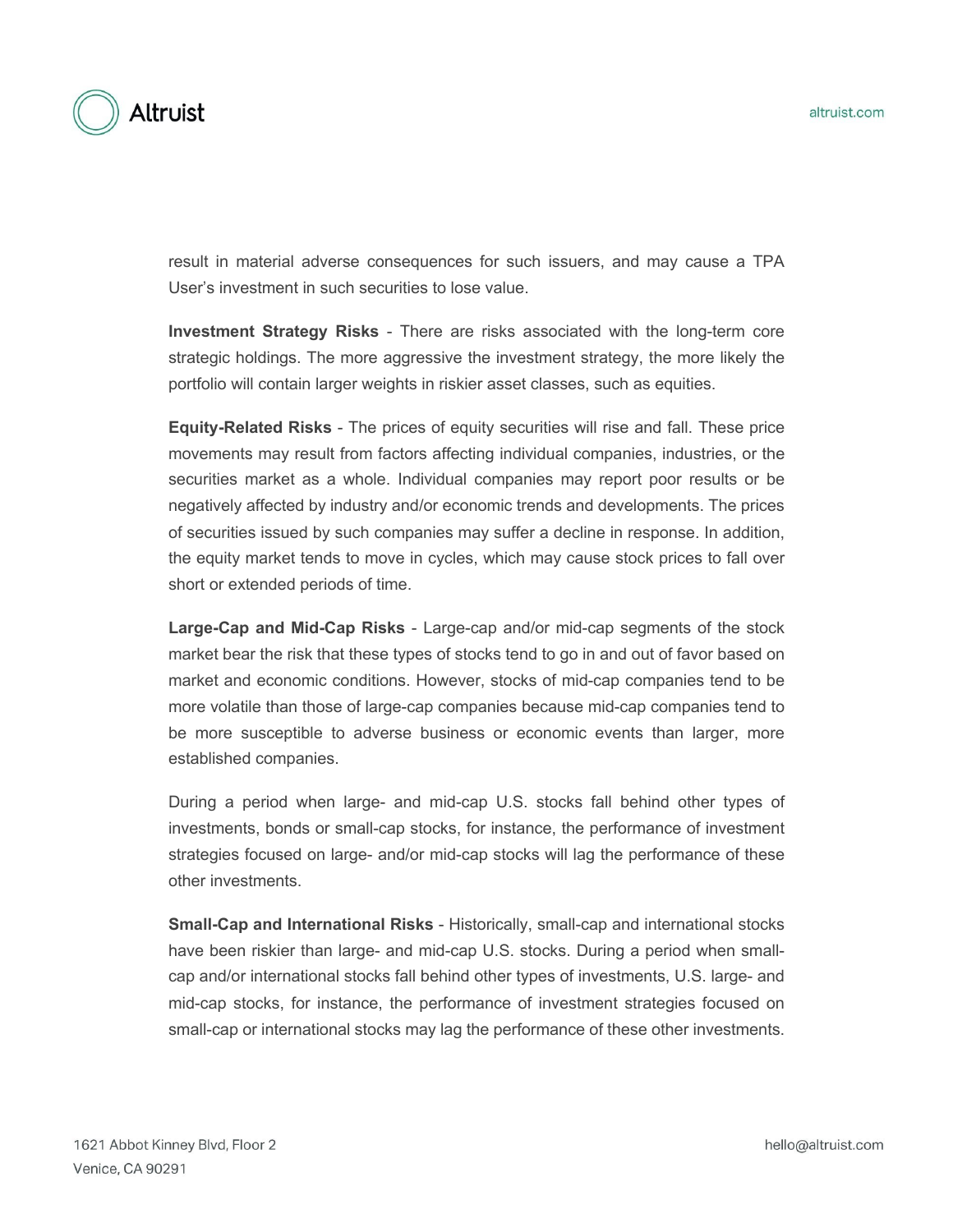

**Fixed Income** - Bond markets rise and fall daily, and fixed income investments, which generally also include instruments with variable or floating rates, are subject to various risks. When interest rates rise, bond prices usually fall. The longer the duration of a bond, the more sensitive to interest rate movements its value is likely to be. A decline in the credit quality of a fixed income investment could cause the value of a fixed income product to fall. High-yield securities and unrated securities of similar credit quality (sometimes called junk bonds) are subject to greater levels of credit and liquidity risks. High-yield securities may be considered speculative.

**Government Securities Risks** - Many U.S. government securities are not backed by the full faith and credit of the United States government, which means they are neither issued nor guaranteed by the U.S. Treasury. Certain issuers of securities, such as the Federal Home Loan Banks, maintain limited lines of credit with the U.S. Treasury. Securities issued by other issuers, such as the Federal Farm Credit Banks Funding Corporation, are supported solely by the credit of the issuer. There can be no assurance that the U.S. government will provide financial support to securities of its agencies and instrumentalities if it is not obligated to do so under law.

**Commodities Risks** - Commodities involve unique risks that may be distinct from those that affect stocks and bonds, including worldwide supply and demand factors, weather conditions, currency movements, and international government policies regarding commodity reserves and choice of currency for commodity pricing. Unlike mutual funds that usually invest in bonds and/ or listed shares, commodities funds usually invest in futures contracts that are derivative securities. There may be additional trading risks associated with commodities funds during periods of market stress.

**Hard Asset Risks** - The production and marketing of hard assets, such as precious metals, oil and gas, real estate and/or agricultural commodities, may be affected by geopolitical and environmental factors and are cyclical in nature. During periods of economic or financial instability, hard asset securities and other instruments may be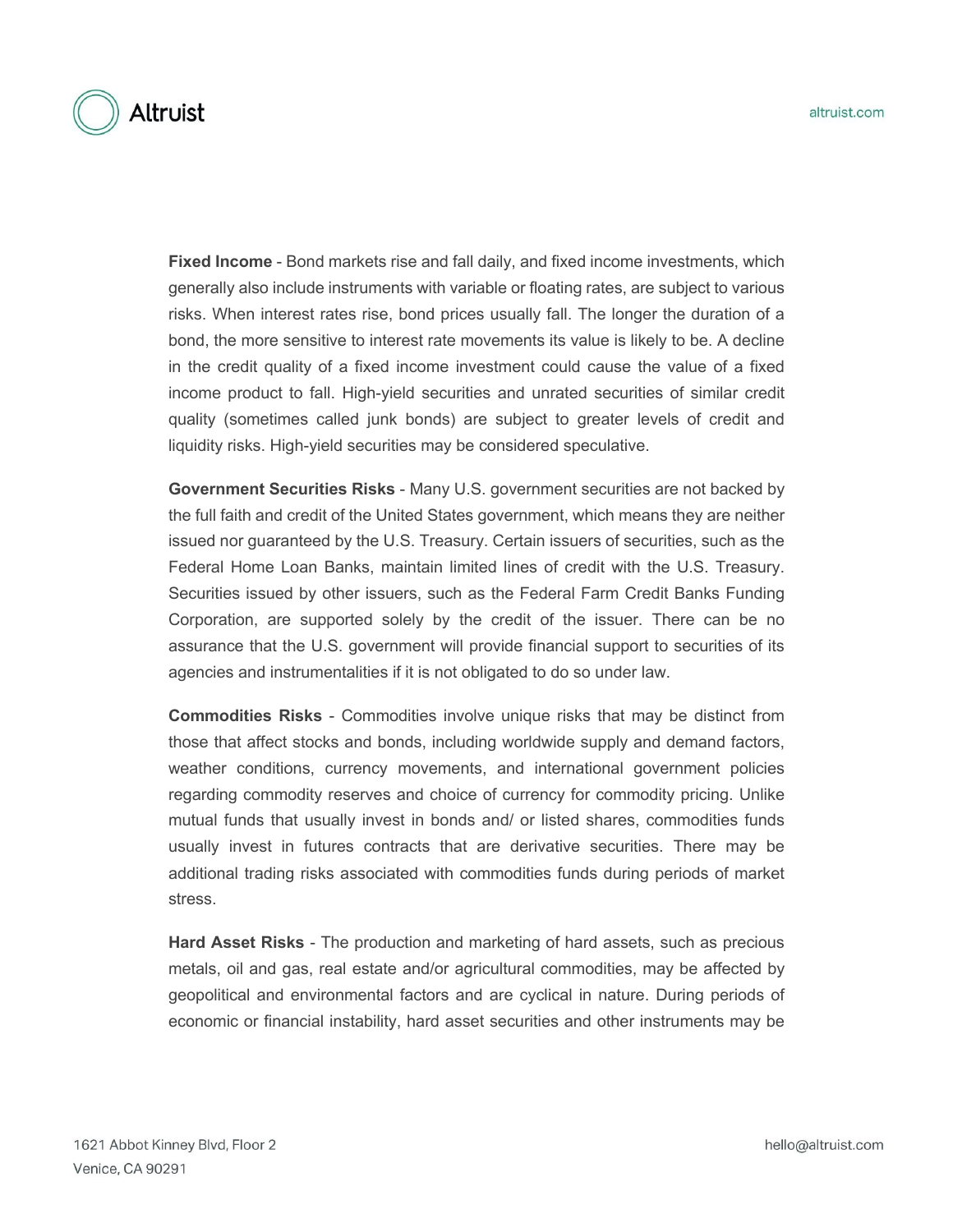

subject to broad price fluctuations, reflecting the volatility of energy and basic materials prices and possible instability of supply of various hard assets. Hard asset securities, hard asset companies, and other instruments may also experience greater price fluctuations than the relevant hard asset. In periods of rising hard asset prices, such securities or instruments may rise at a faster rate; conversely, in times of falling hard asset prices, such securities may suffer a greater price decline.

**Real Estate Risks** - Real estate-related investments may be adversely affected by factors affecting the real estate industry, which may include changes in interest rates and social and economic trends. Real estate investment trusts ("REITs") may also be subject to the risk of fluctuations in income from underlying real estate assets, poor performance by the REITs' managers, prepayments and defaults by borrowers, adverse changes in tax laws, and, for U.S. REITs, their failure to qualify for the special tax treatment granted to REITs.

**Venture Capital Risks** - Venture capital–related investments have a very high degree of risk and often require a long-term commitment. Typically, venture capital-backed companies have limited or no operating history, unproven technology, untested management and unknown future capital requirements. These companies may face intense competition, often from established companies. These companies often require several rounds of financing before they reach maturity, which may have a significant negative impact on a fund that is unable to participate in subsequent rounds of financing.

**Private Equity Risks** - Private equity-related investments have a high degree of risk and often require a long-term commitment. A private equity fund typically makes a limited number of investments, resulting in a high degree of risk with respect to each investment. Upon disposition of an investment, a private equity fund may be required to make representations about the business and financial affairs of the disposed investment or may be responsible for the contents of disclosure documents under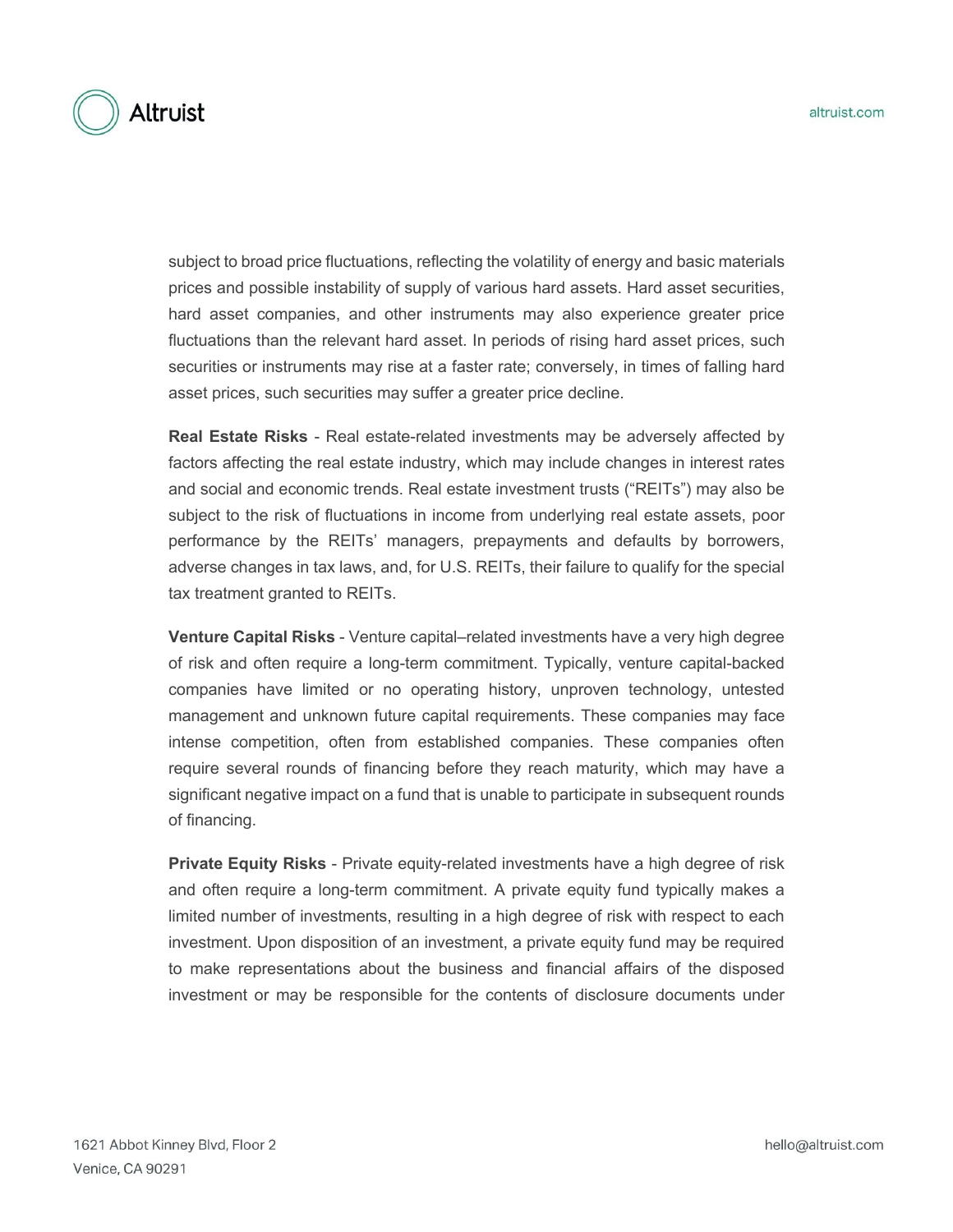

applicable securities laws. These arrangements may lead to contingent liabilities, which might lead to losses.

**Reliance on Management and Other Third Parties** - ETF investments and Third-Party Portfolios rely on third-party management and advisers. Altruist and the Third-Party Advisors are not expected to have an active role in the day-to-day management of investments by any ETF and Altruist will not have an active role in the day-to-day management of Third-Party Portfolios. Carried interest, portfolio weight and other incentive distributions to fund management may create an incentive towards more speculative investments than would otherwise have been made. Certain of Altruist's services will be more limited or operate differently for Third-Party Advisors or TPA Users who utilize or invest in a Third-Party Portfolio. Any disruption to the third parties that provide services to Altruist may affect the ETF investments and Third-Party Portfolios.

**Infrastructure Risks** - Infrastructure-related investments are subject to a number of unique risks. These investments may be concentrated into a small number of projects, resulting in a high degree of risk with respect to each project. Further, these investments are often subject to foreign and emerging market risks.

**Market Volatility** - General fluctuations in the economy may affect the value of one or more investments. In the event of economic volatility, the ability to achieve a favorable return on investments may be severely impeded.

**Socially Responsible Investing** - Investments may focus on "low carbon" or other areas of socially responsible investing. This investment category represents a relatively new area of investment with a relatively limited performance track record. Due to the consideration of non-monetary factors in investment decisions, these investments may experience a lower rate of return. There may be a relatively limited number of investments to consider in this investment category, and available investments may be subject to increased competition.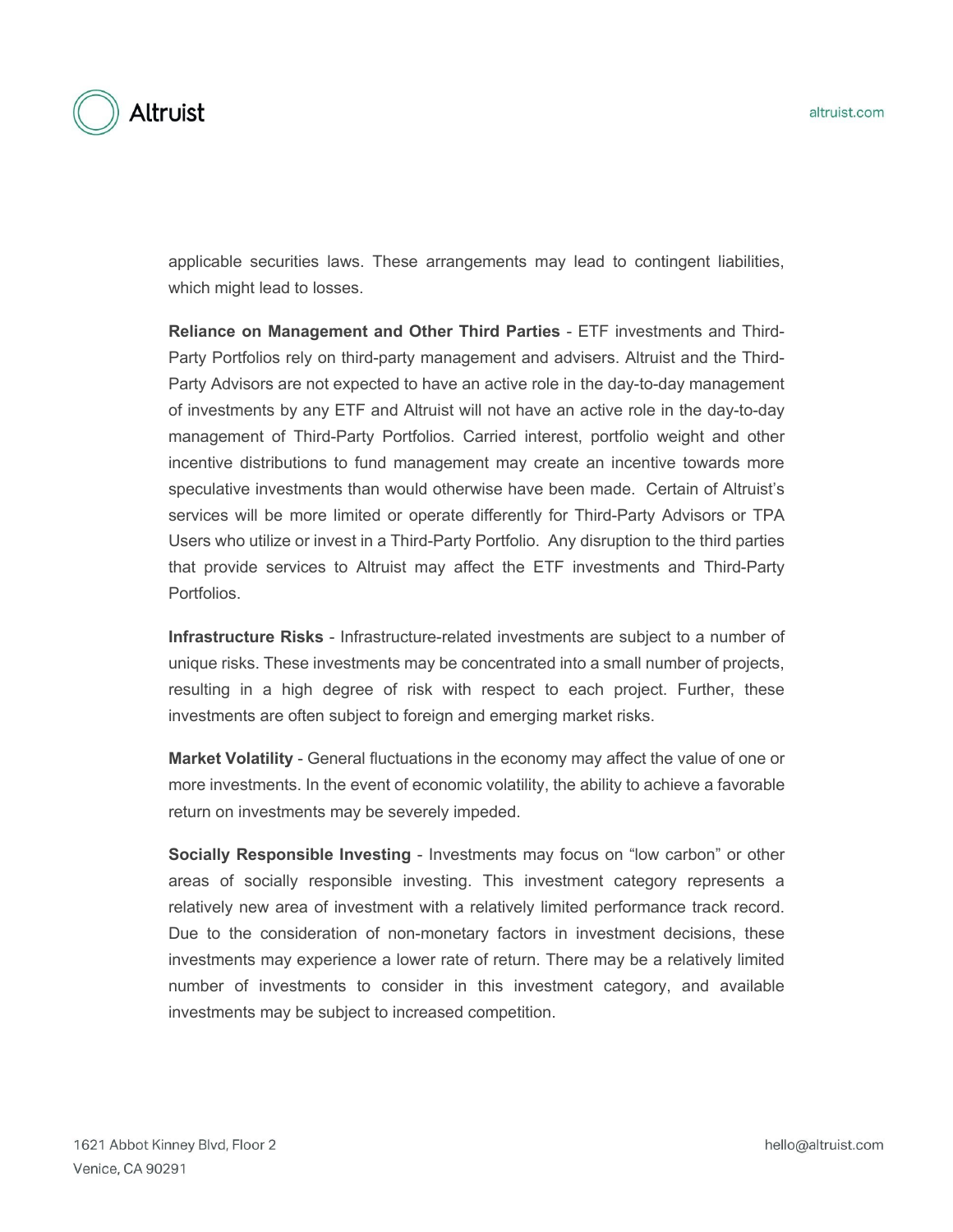

**Large Investment Risks** - TPA Users may collectively account for a large portion of the assets in certain investments. A decision by many investors to buy or sell some or all of a particular investment where TPA Users hold a significant portion of that investment may negatively impact the value of the investment.

**Limitations of Disclosure** - The foregoing list of risks does not purport to be a complete enumeration or explanation of the risks involved in investing in investments. As investment strategies develop and change over time, TPA Users may be subject to additional and different risk factors. No assurance can be made that profits will be achieved or that substantial losses will not be incurred.

#### **Voting Client Securities**

As a matter of firm policy and practice, Altruist does not have any authority to and does not vote proxies on behalf of Third-Party Advisors or TPA Users or provide any advice on how the proxies should be voted. Third-Party Advisors or TPA Users retain the responsibility for receiving and voting proxies for all securities maintained in a TPA User's portfolio. Third-Party Advisors or TPA Users will receive proxies and other solicitations directly from the designated custodian or their vendor.

Altruist will neither advise nor act on behalf of the Third-Party Advisors or TPA User in legal proceedings, including class actions and bankruptcies, involving companies whose securities are held or previously were held in the TPA User accounts, including, but not limited to, the filing of "Proofs of Claim" in such proceedings.

#### **Item 7 – Client Information Provided to Portfolio Provider**

Altruist has access to all Third-Party Advisor and TPA User information obtained by Altruist with respect to the particular TPA User accounts managed through the Website. However, Altruist does not base or tailor the Altruist generated portfolios which are made available through the TPA Allocation Program on any TPA User's financial circumstances or investment objectives. Third-Party Advisors are responsible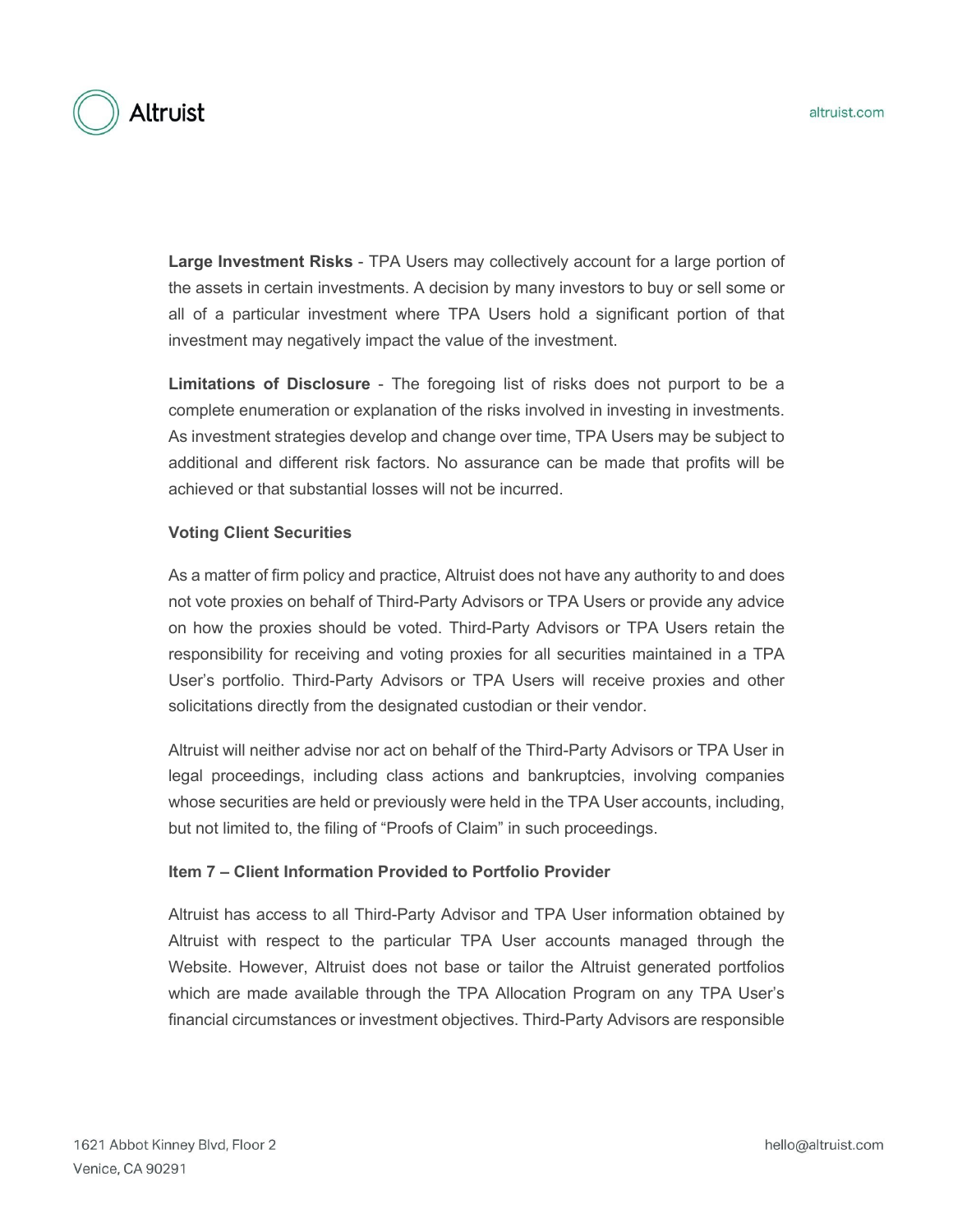

for determining that any Altruist generated portfolios, TPA Models, TPA Portfolios, and Third-Party Portfolios they select are suitable for a TPA User given the TPA User's financial circumstances and investment objectives.

## **Item 8 – Client Contact with Portfolio Provider**

Third-Party Advisors and TPA Users can contact Altruist via email at hello@altruist.com with respect to technical questions regarding the web-based application. Altruist provides its services only through its Website.

#### **Item 9 – Additional Information**

#### **Disciplinary Information**

Registered investment advisers are required to disclose all material facts regarding any legal or disciplinary events that would be material to an evaluation of such adviser or the integrity of such adviser's management. Altruist does not have any legal, financial, regulatory, or other "disciplinary" item to report.

#### **Other Financial Industry Activities and Affiliations**

Altruist Financial LLC, a registered broker-dealer, is an affiliate of Altruist. Both are owned by the same parent entity. Altruist Financial LLC will effect trades through Apex, an unaffiliated clearing broker and qualified custodian for the accounts, for TPA User accounts on the Allocation TPA Program.

Third-Party Advisors and their TPA Users authorize and direct Altruist to execute all transactions for the TPA User accounts through Altruist Financial LLC, as agent (including transactions in which Altruist Financial LLC or its personnel have an interest), and Apex, where the execution services of Altruist Financial LLC and Apex are available in the ordinary course of its business, even if execution by a different broker-dealer would be more favorable. Prices, commissions and other transaction costs may also not be as favorable through Altruist Financial LLC and Apex as might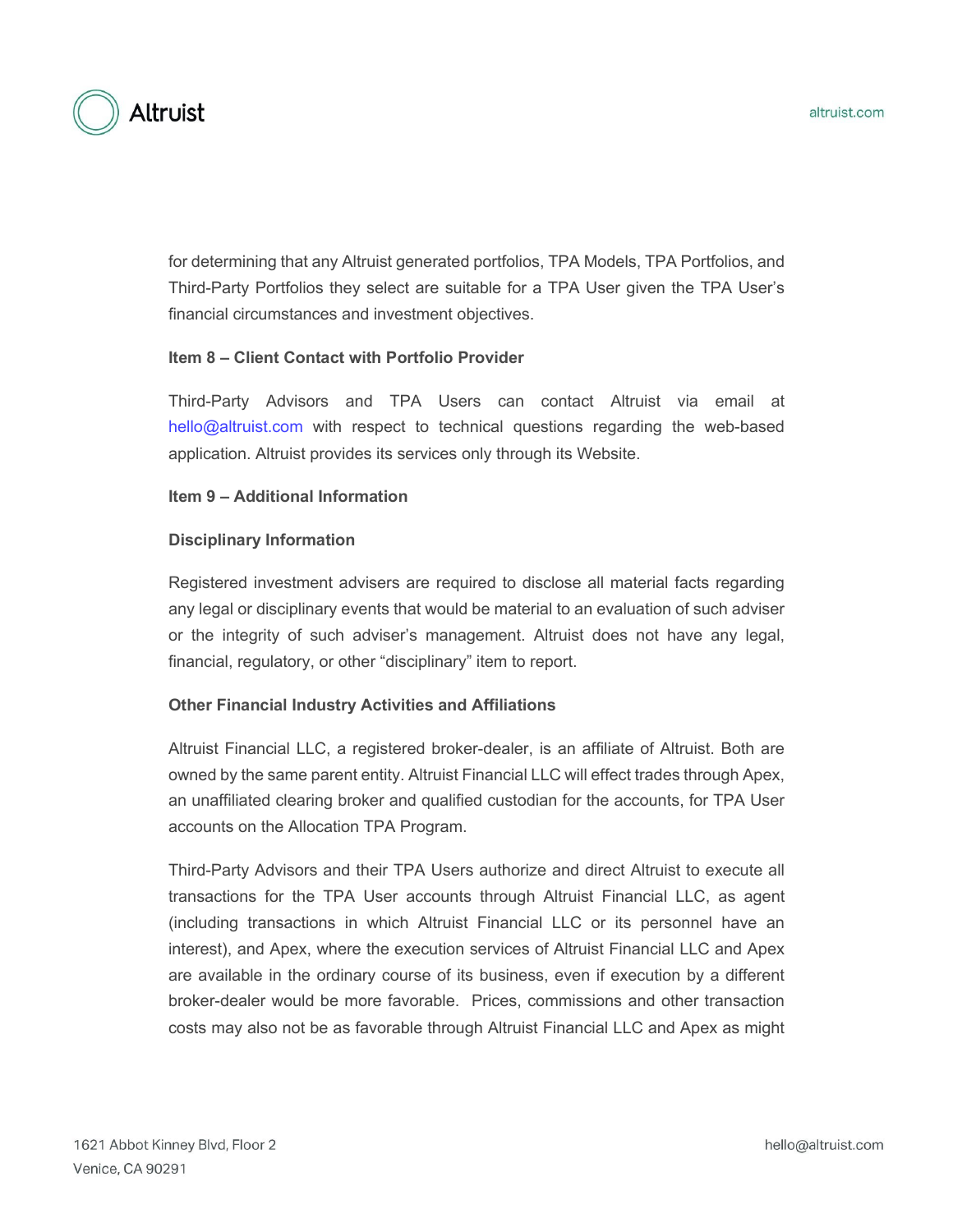

be obtained through another broker-dealer, and neither Altruist, Altruist Financial LLC, nor Apex is required to match those prices, execution charges and other transaction costs or account to Third-Party Advisor or any TPA User for the difference. Third-Party Advisors and their TPA Users are responsible for independently and prudently considering information about Altruist Financial LLC's and Apex's execution capabilities and pricing, determining that Altruist Financial LLC and Apex are capable of providing best execution of TPA User transactions, and monitoring Altruist Financial LLC's and Apex's execution services. For the avoidance of doubt, Altruist places orders with Altruist Financial LLC which executes such orders through Apex on behalf of the Third-Party Advisors and TPA Users. Trades are cleared and settled by Apex.

Altruist and Altruist Financial LLC have overlapping officers, employees and share office space and certain expenses. Certain Altruist management persons are also registered representatives of Altruist Financial LLC, as necessary or appropriate to perform their responsibilities.

As previously mentioned, Altruist allows Third-Party Advisors to curate TPA Models and TPA Portfolios and allows other third parties to host Third-Party Portfolios on the Allocation TPA Program. This arrangement can create a conflict of interest for Altruist to favor certain Third-Party Advisors, Third-Party Portfolios, or investment products that would provide monetary incentives to certain Third-Party Advisors or providers of Third-Party Portfolios and their affiliates. However, Altruist seeks to mitigate any such conflicts of interest by not accepting any compensation, monetarily or otherwise, for hosting investments or Third-Party Portfolios on its Website. The selection and use of any model or portfolio, whether created by the Third-Party Advisor, Altruist or a provider of a Third-Party Portfolio, is solely the responsibility of the Third-Party Advisor in its discretion consistent with its fiduciary obligations.

Altruist operates an automated matching program under which prospective TPA Users may seek the identification of Third-Party Advisors participating in the matching program that match criteria specified by the prospective TPA Users. If a prospective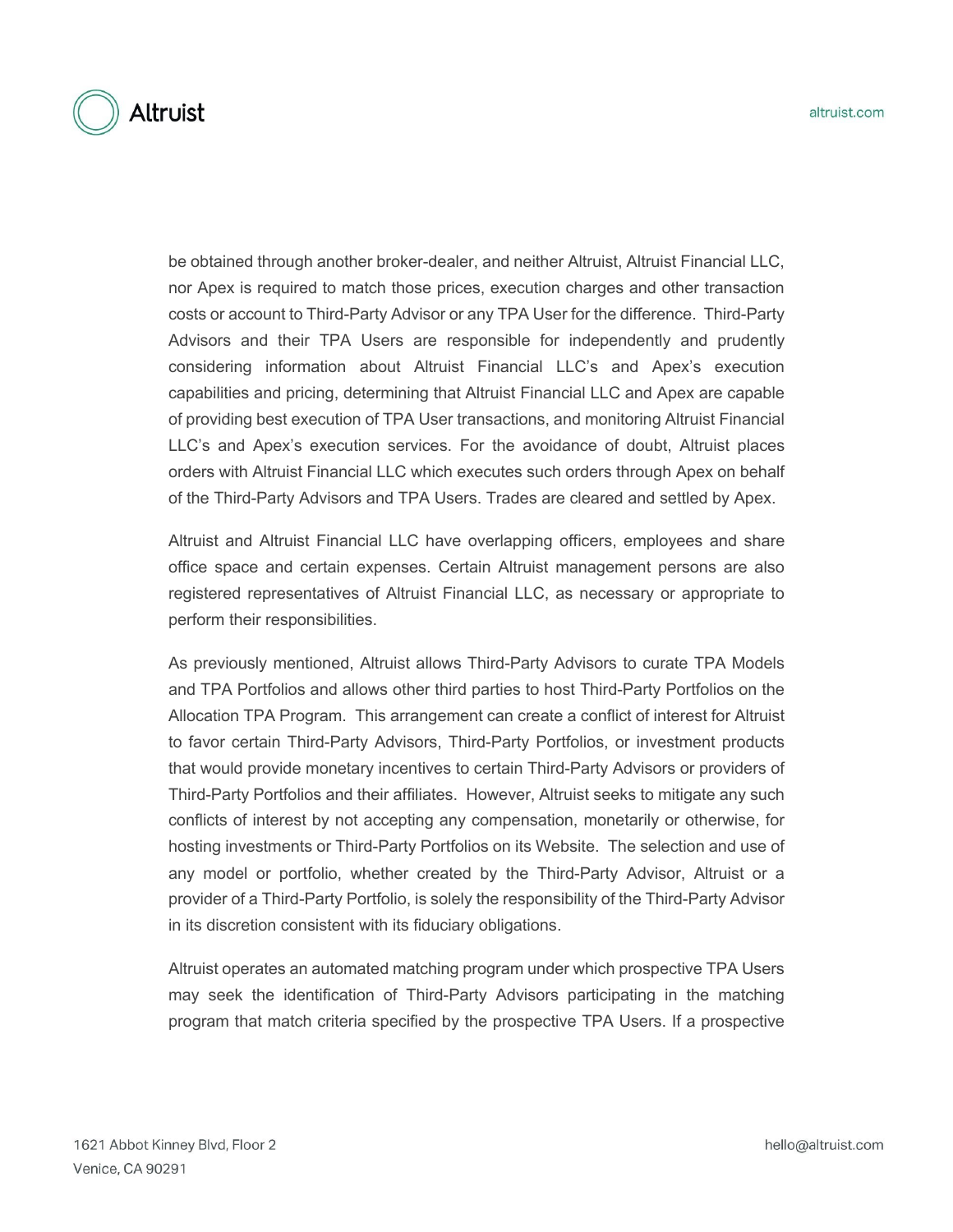

TPA User chooses a Third-Party Advisor from the list of Third-Party Advisors identified through the matching program, the selected Third-Party Advisor pays Altruist referral fees based on the assets of the TPA User managed by the Third-Party Advisor under the Allocation TPA Program or fees paid to the Third-Party Advisor, as will be disclosed to the prospective TPA User. These Third-Party Advisors also could use the Allocation TPA Program, for which Altruist could directly receive Model Marketplace Fees. In addition, these Third-Party Advisors use the Website, for which the Third-Party Advisors pay a monthly subscription fee to Altruist's parent company Altruist Corp. Therefore, Altruist has an incentive to recommend Third-Party Advisors. However, the prospect ultimately decides whether to choose a Third-Party Advisor and which Third-Party Advisor (if any) is an appropriate match. Further, while Altruist will earn Model Marketplace Fees as described above, Altruist believes that the conflicts deriving from the Model Marketplace Fees are mitigated by the nature and structure of the Model Marketplace Fees, namely that only the one fee is charged, and no transaction fees are charged, to the applicable Third-Party Advisors or TPA Users. Additionally, the Third-Party Advisors are responsible for determining whether the Altruist-generated portfolios, TPA Portfolios, and Third-Party Portfolios are suitable given the TPA User's financial circumstances and investment objectives and using them in accordance with the Third-Party Advisors' fiduciary obligations. Thus, Altruist believes that the nature and structure of the Third-Party Advisors' relationships with the TPA Users further mitigates the conflict that Altruist (and its affiliates) have through its business relationship with the Third-Party Advisors.

# **Code of Ethics, Participation or Interest in Client Accounts and Personal Trading**

Altruist has adopted a code of ethics (the "Code of Ethics") for all employees of Altruist describing its high standard of business conduct, and fiduciary duty to its clients. The Code of Ethics includes provisions relating to the confidentiality of Third-Party Advisor and TPA User information, a prohibition on insider trading, a prohibition on rumormongering, restrictions on the acceptance of significant gifts and the reporting of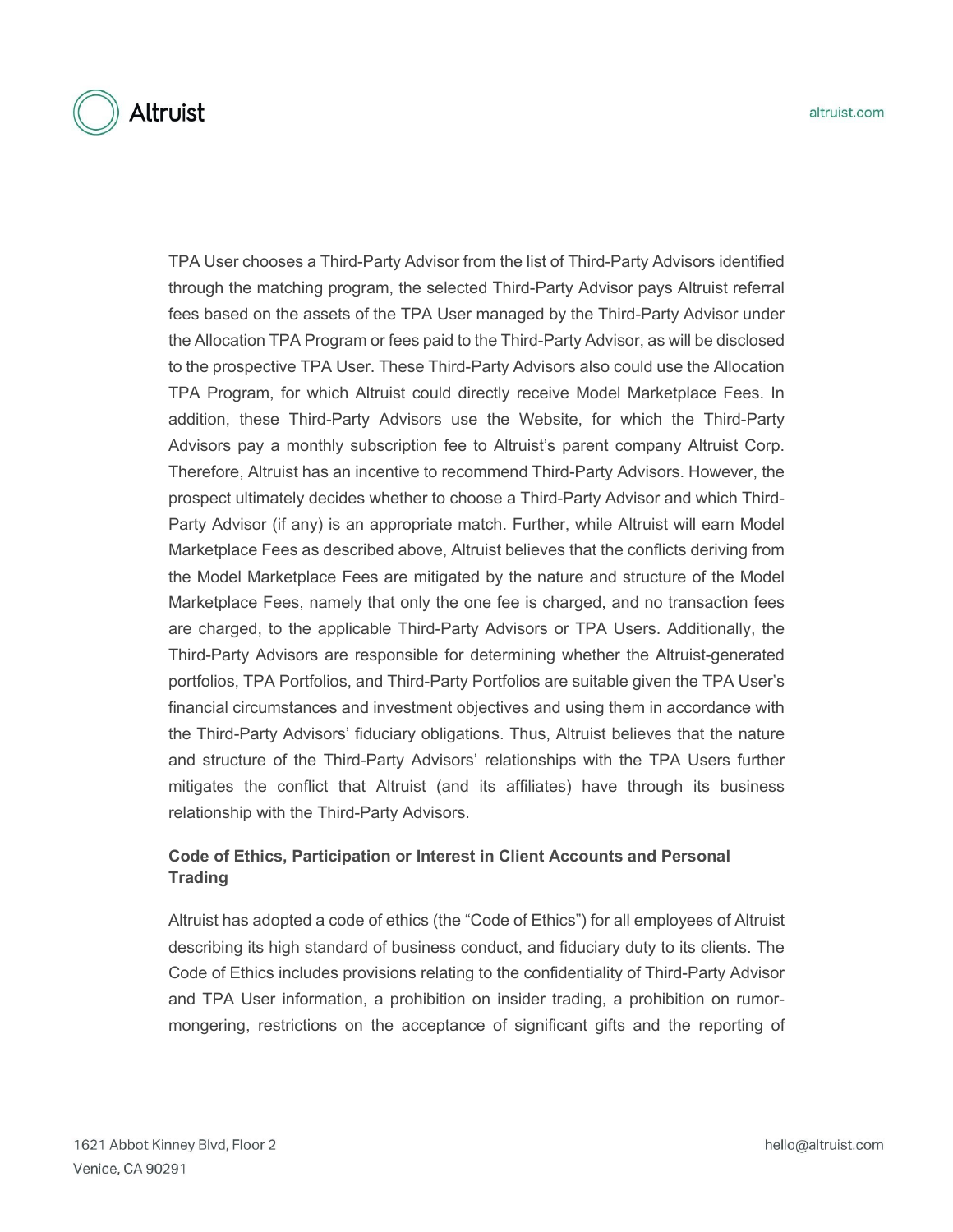

certain gifts and business entertainment items, and personal securities trading procedures, among other provisions. All employees at Altruist must acknowledge the terms of the Code of Ethics annually, or as amended.

Altruist anticipates that, in appropriate circumstances, it will cause accounts over which Altruist has authority to effect the purchase or sale of securities in which Altruist, its management persons and/or TPA Users, directly or indirectly, have a position of interest. Altruist's employees and persons associated with Altruist are required to follow Altruist's Code of Ethics. Subject to satisfying this policy and applicable laws, officers, directors and employees of Altruist and its employees are permitted to trade for their own accounts in securities which are made available to and/or purchased for TPA Users. The Code of Ethics is designed to assure that the personal securities transactions, activities and interests of the employees of Altruist will not interfere with (i) making decisions in the best interest of clients and (ii) implementing such decisions while, at the same time, allowing employees to invest for their own accounts. Under the Code of Ethics, certain classes of securities have been designated as exempt transactions, based upon a determination that personal employee transactions in these types of securities would not materially interfere with the best interest of Altruist's clients. Employee trading is continually monitored under the Code of Ethics, and to reasonably prevent conflicts of interest between Altruist and its clients.

Employees' accounts are permitted to trade in the same securities with TPA User accounts on an aggregated basis when consistent with Altruist's and its affiliates' obligation of best execution. In such circumstances, employee and TPA User accounts will share commission costs equally and receive securities at a total average price. Altruist will retain records of the trade order (specifying each participating account) and its allocation, which will be completed prior to the entry of the aggregated order. Completed orders will be allocated as specified in the initial trade order. Partially filled orders will be allocated on a pro rata basis. Any exceptions will be explained on the trade order.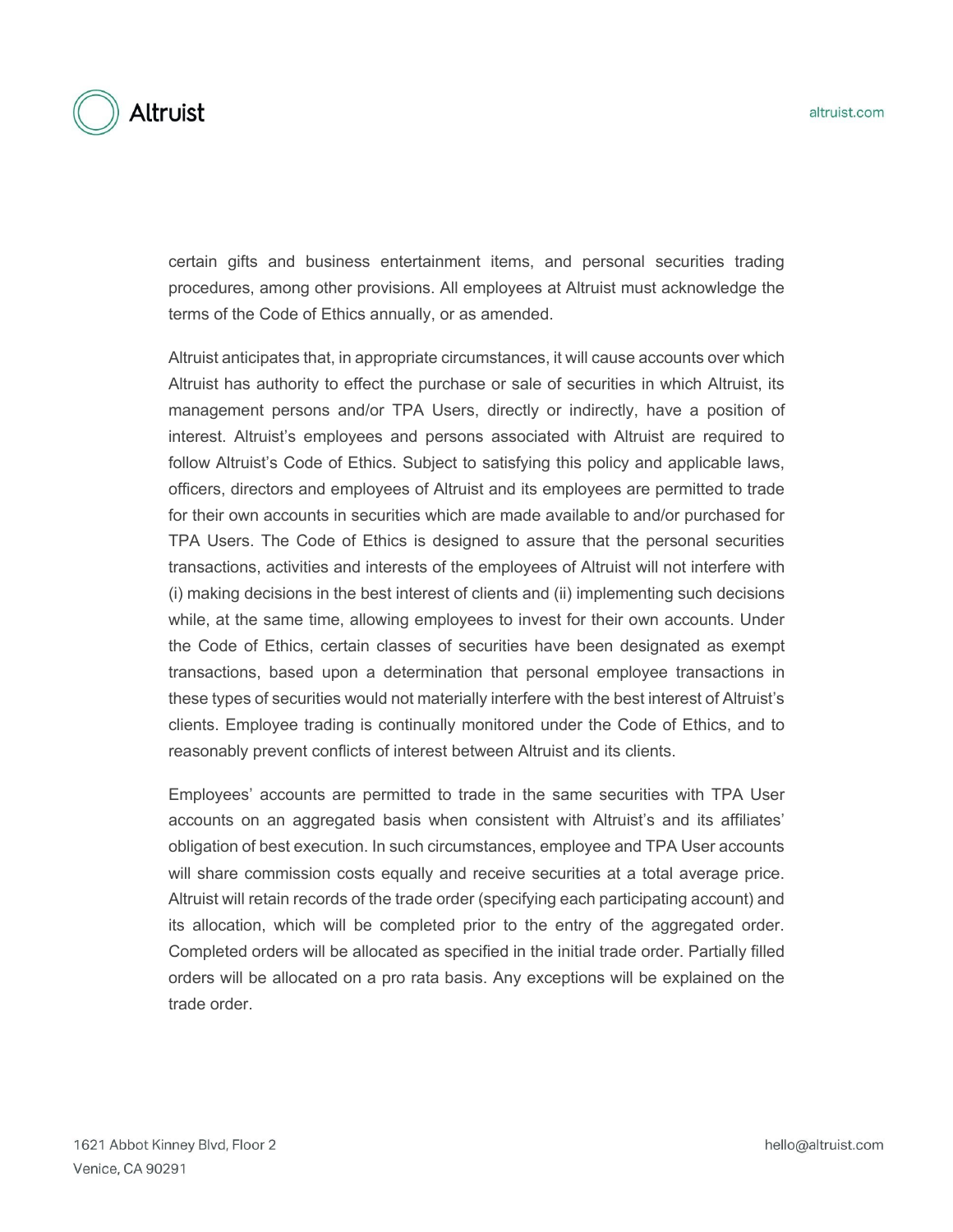

It is Altruist's policy that Altruist will not affect any principal or agency cross securities transactions for TPA User accounts. Altruist will also not cross trades between TPA User accounts.

Altruist will provide a copy of the Code of Ethics to any client or prospective client on request.

## **Review of Accounts**

Altruist does not conduct reviews of individual TPA User accounts. Altruist provides all Third-Party Advisors and TPA Users with continuous access to the Website or through a Third-Party Advisor's website and/or mobile app (which website and/or mobile app will generally be hosted by Altruist and its affiliates) regarding information about account status, portfolio allocations, securities, and balances. Proprietary, as well as commercially available software, is used to review the portfolios quarterly to assure that they are in line with portfolio allocations. Additional reviews may be triggered by material changes in variables such as the market, political or economic environment.

Apex prepares account statements showing all transactions and account balances during the prior month. All information relating to TPA User accounts are provided on the Website or through a Third-Party Advisor's website and/or mobile app and/or sent via email, as agreed to with each Third-Party Advisor or TPA User at the time of their account opening. Third-Party Advisors are responsible to require TPA Users to reconfirm the TPA User's current profile information as needed and on an annual basis. It is the responsibility of the Third-Party Advisor, as applicable, to conduct reviews when material changes occur to a TPA User's portfolio or investment objectives. Altruist considers implications and the volatility associated with each of its chosen asset classes when deciding when and how to rebalance an Altruist generated portfolio.

#### **Client Referrals and Other Compensation**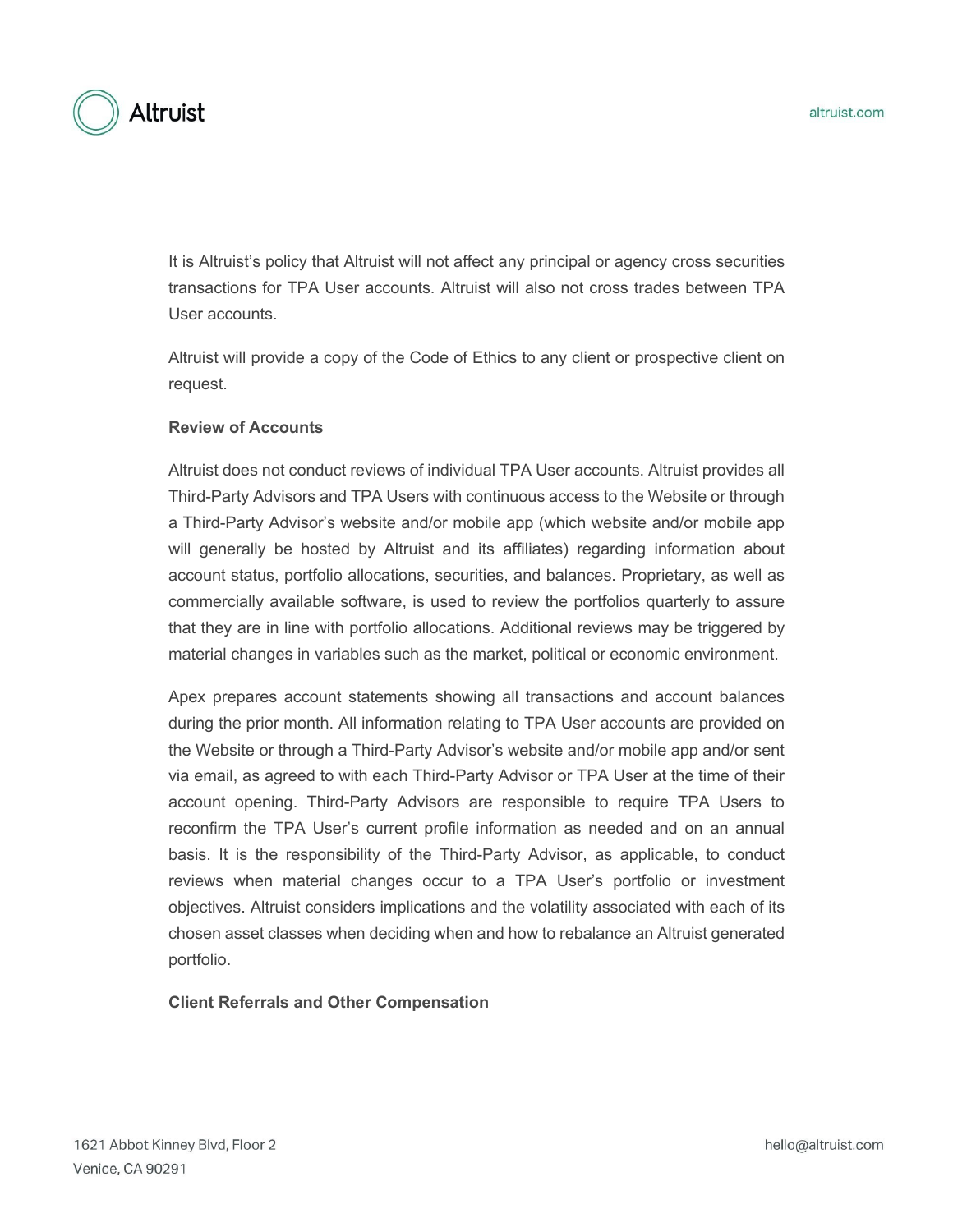

Except as discussed below, Altruist and its related persons do not receive an economic benefit (such as sales awards or other prizes) from any third party for providing investment advice or other advisory services to clients. It should be expected that Altruist will receive from a broker-dealer, investment adviser or a fund company, without cost and/or at a discount, certain services and/or products, including Third-Party Portfolios, TPA Models, and TPA Portfolios and services and/or products to assist in monitoring and servicing TPA User accounts. It should be expected that these include investment-related research, pricing information and market data, software and other technology that provide access to TPA User account data, compliance and/or practice management-related publications, discounted or free consulting services, discounted or free attendance at conferences, meetings, and other educational or social events, marketing support, computer hardware or software, and other products used by Altruist to assist Altruist in the Firm's investment advisory business operations.

Specifically, Altruist Financial LLC receives certain revenue in connection with the brokerage accounts as follows. It should be expected that Altruist Financial LLC receives fees associated with the marketing or distribution of interests in a mutual fund, shares in the interest earned on uninvested cash in a TPA User's Account held through Apex, receives fee share revenue with respect to premiums paid on borrowed investments and margin loans in connection with Apex's lending program, and receives a share of payments for order flow from Apex.

It should be expected that Altruist or its affiliates pay cash or other compensation to Third-Party Advisors for referrals of prospective Third-Party Advisors to the Allocation TPA Program or other services offered through the Website. Such Third-Party Advisors acting as solicitors are independent contractors and do not provide investment advisory services of any type to the referred clients. Altruist will provide or make available its current Form ADV Part 2 to such solicitors to the extent required by law.